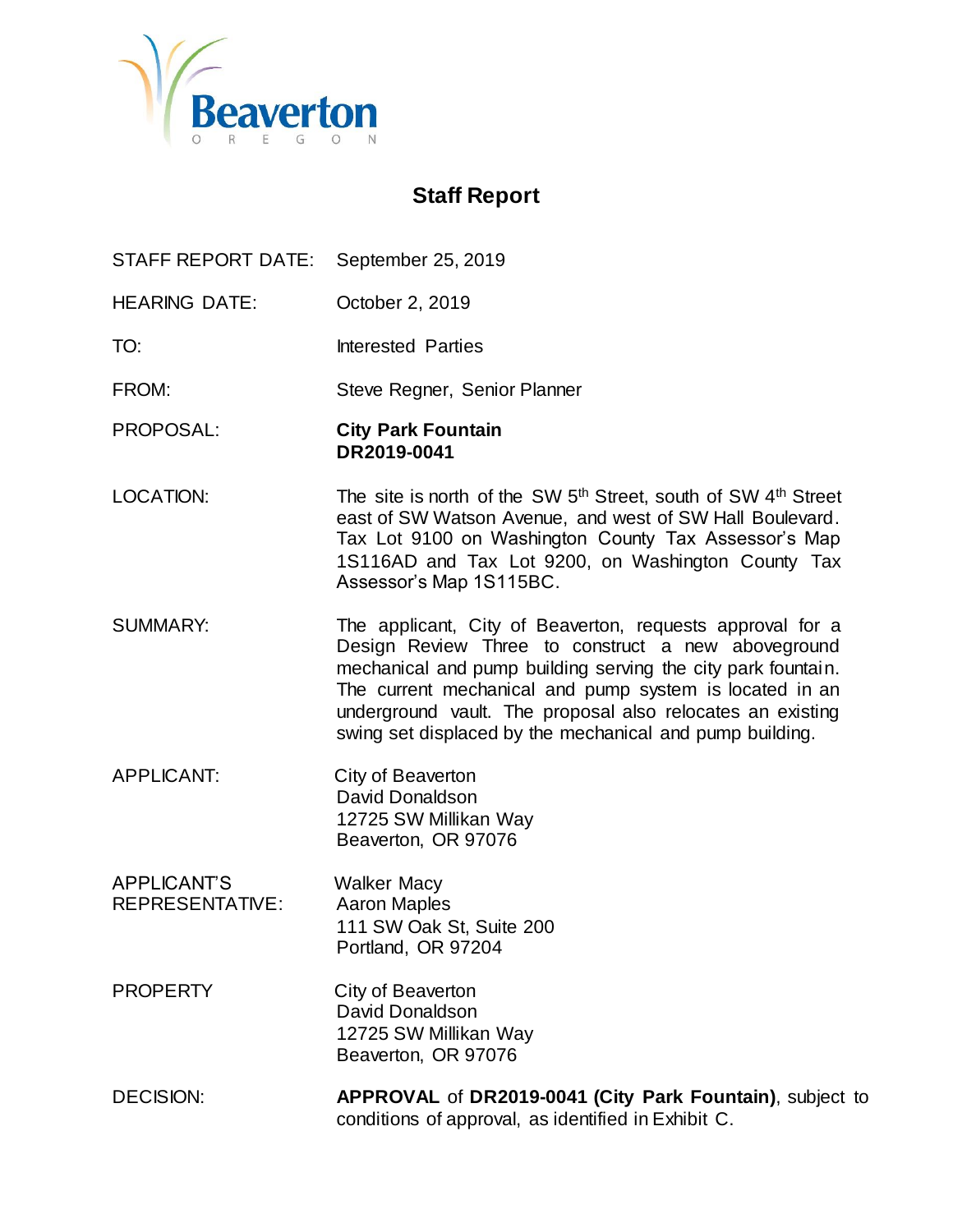# **BACKGROUND FACTS**

# **Key Application Dates**

| <b>Application</b> | <b>Submittal Date</b> | <b>Application</b><br><b>Deemed</b><br><b>Complete</b> | $120$ -Day*                       | $365 - Day**$ |
|--------------------|-----------------------|--------------------------------------------------------|-----------------------------------|---------------|
| DR2019-0041        | March 14, 2019        | August 13, 2019                                        | December 11, 2019 August 12, 2020 |               |

\*This is the latest date, without a continuance, by which a final written decision on the proposal can be made.

\*\*This is the latest date, with a continuance, by which a final written decision on the proposal can be made.

# **Existing Conditions Table**

.

| Zoning                               | Regional Center-Old Town                                                                                                                                                                                                                                                                            |                                                                                                                                               |  |
|--------------------------------------|-----------------------------------------------------------------------------------------------------------------------------------------------------------------------------------------------------------------------------------------------------------------------------------------------------|-----------------------------------------------------------------------------------------------------------------------------------------------|--|
| <b>Current</b><br><b>Development</b> | <b>Public Park</b>                                                                                                                                                                                                                                                                                  |                                                                                                                                               |  |
| Site Size &<br>Location              | The site is north of the SW 5th Street, south of SW 4th Stret east of SW<br>Watson Avenue, and west of SW Hall Boulevard, Tax Lot 9100 on<br>Washington County Tax Assessor's Map 1S116AD and Tax Lot 9200, on<br>Washington County Tax Assessor's Map 1S115BC, and is approximately<br>1.96 acres. |                                                                                                                                               |  |
| <b>NAC</b>                           | <b>Central Beaverton</b>                                                                                                                                                                                                                                                                            |                                                                                                                                               |  |
| <b>Surrounding</b><br><b>Uses</b>    | Zoning:<br>North: RC-OT<br>South: R1 Residential<br>East: RC-OT<br>West: RC-OT                                                                                                                                                                                                                      | Uses:<br>North: Religious Institution and<br><b>Public Parking</b><br>South: Residential<br>East: Library<br>West: Commercial and Residential |  |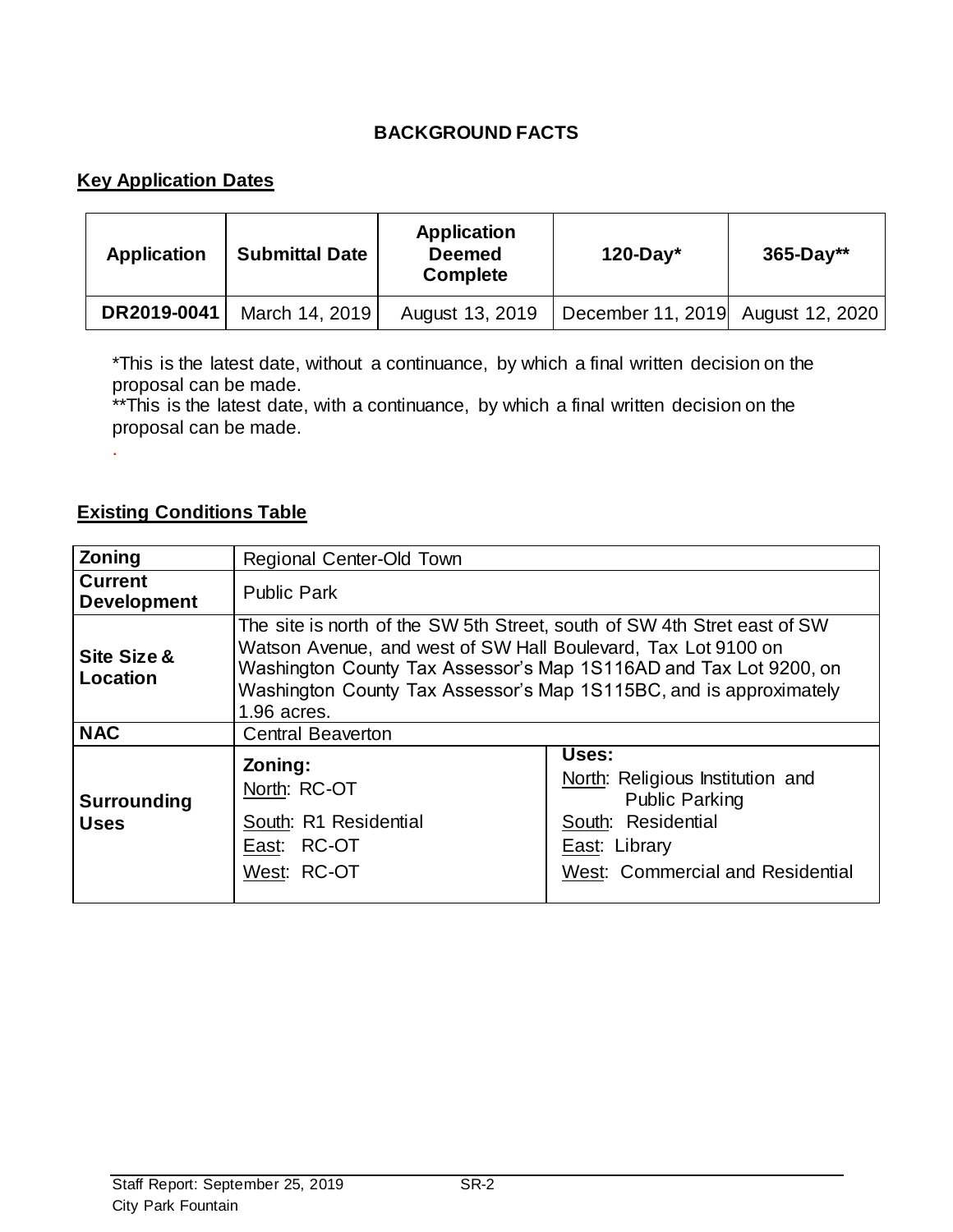# **DESCRIPTION OF APPLICATION AND TABLE OF CONTENTS**

| Attachment A: Facilities Review Committee Technical Review and<br><b>Recommendation Report</b> | Page No.<br>$FR1 - FR9$           |
|------------------------------------------------------------------------------------------------|-----------------------------------|
| Attachment B: DR2019-0041 Design Review Three                                                  | DR <sub>1</sub> -DR <sub>13</sub> |
| <b>Attachment C: Conditions of Approval</b>                                                    | COA1                              |

# **Exhibits**

# **Exhibit 1. Materials submitted by Staff**

- Exhibit 1.1 Vicinity Map (page SR-4 of this report)
- Exhibit 1.2 Aerial Map (page SR-5 of this report)

# **Exhibit 2. Public Comment**

None Received

# **Exhibit 3. Materials submitted by the Applicant**

Exhibit 3.1 Submittal Package including plans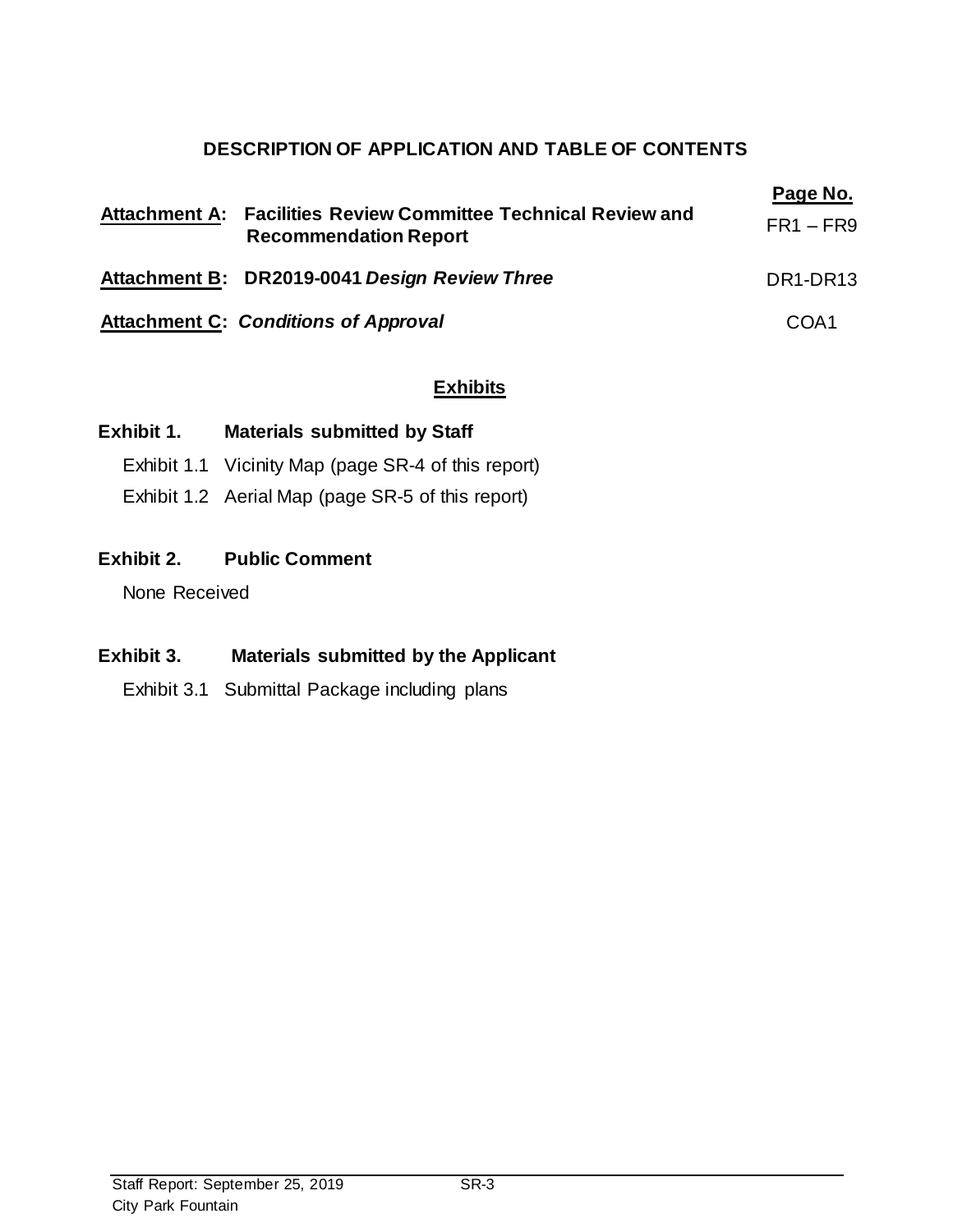# **Exhibit 1.1**



**City Park Fountain DR2019-0041 Zoning Map**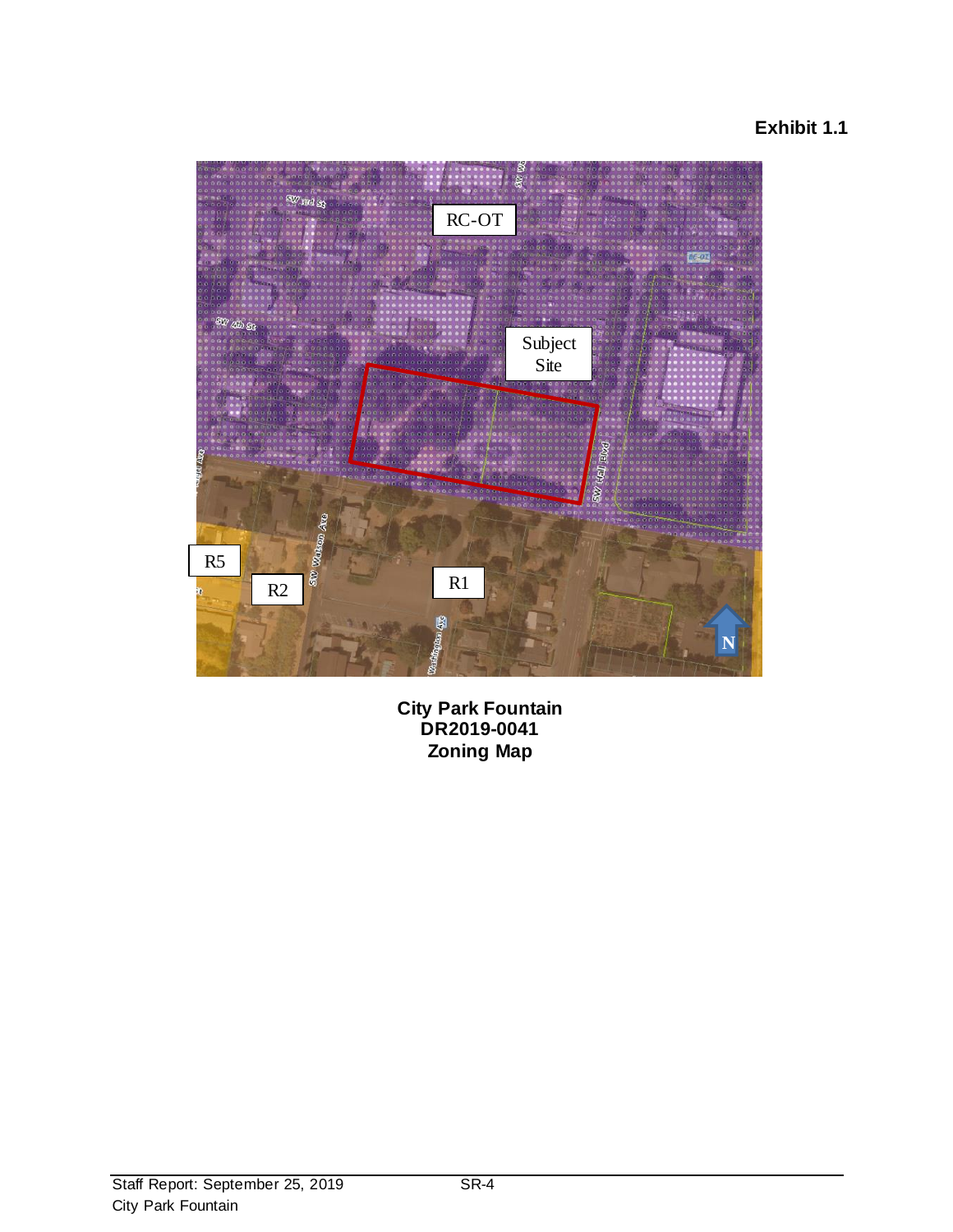# **Exhibit 1.2**



**City Park Fountain DR2019-0041 Aerial Map**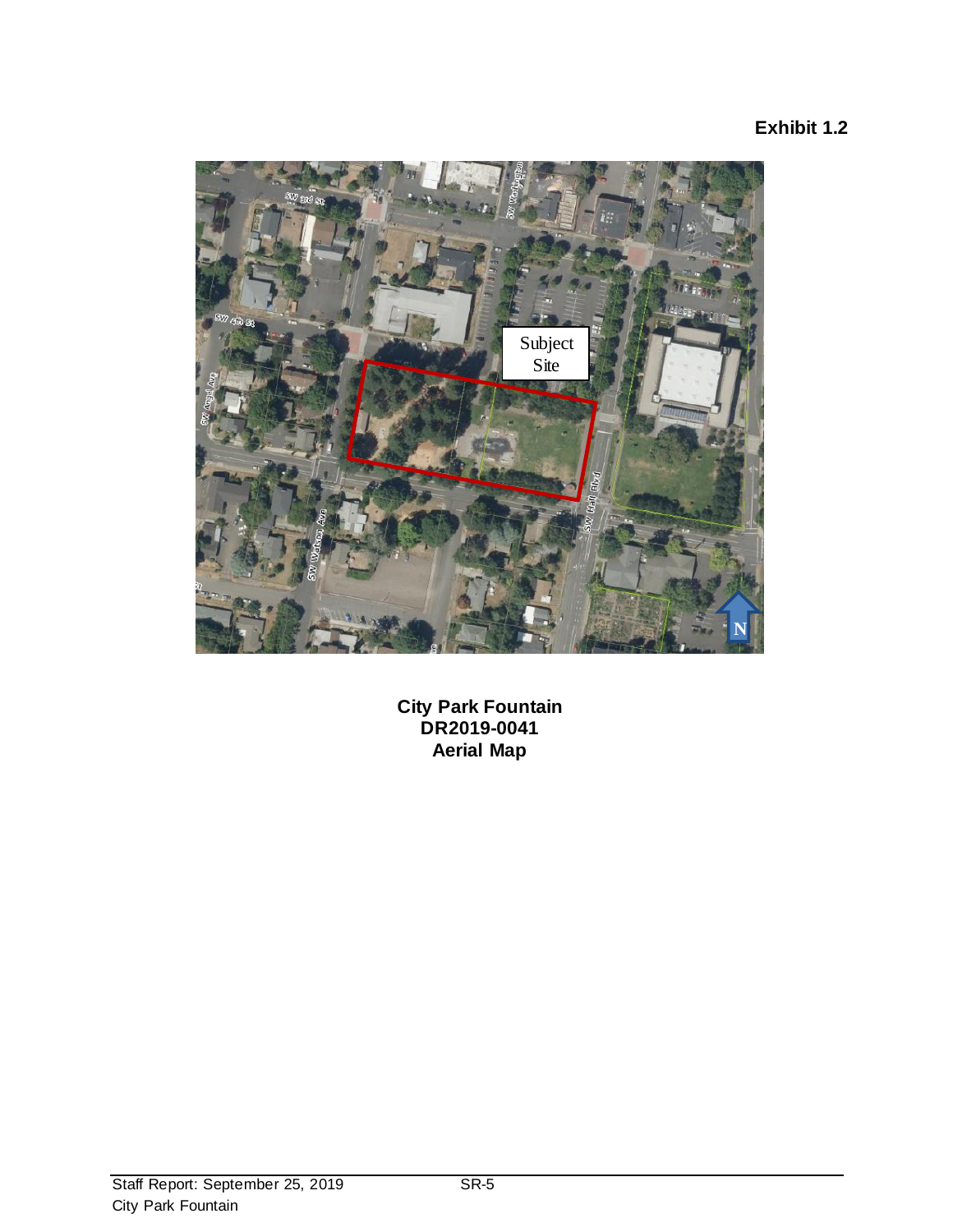# **FACILITIES REVIEW COMMITTEE TECHNICAL REVIEW AND RECOMMENDATIONS City Park Fountain DR2019-0041**

#### **Section 40.03 Facilities Review Committee:**

The Facilities Review Committee has conducted a technical review of the application, in accordance with the criteria contained in Section 40.03 of the Development Code. The Committee's findings and recommended conditions of approval are provided to the decision-making authority. As they will appear in the Staff Report, the Facilities Review Conditions may be re-numbered and placed in different order.

The decision-making authority will determine whether the application as presented meets the Facilities Review approval criteria for the subject application and may choose to adopt, not adopt, or modify the Committee's findings, below.

#### **The Facilities Review Committee Criteria for Approval will be reviewed for all criteria that are applicable to the submitted applications as identified below:**

**All twelve (12) criteria are applicable to the Design Review application as submitted.**

#### *A. All critical facilities and services related to the development have, or can be improved to have, adequate capacity to serve the proposal at the time of its completion.*

Chapter 90 of the Development Code defines "critical facilities" to be services that include public water, public sanitary sewer, storm water drainage and retention, transportation, and fire protection. The Committee finds that the proposal includes necessary on-site and off-site connections and improvements to public water and public sanitary sewer facilities.

#### *Public Water*

Water service for this site is provided by the City of Beaverton. Service will be provided from an existing 8" water line runs through the park. A new 1" water meter will be installed to connect the new maintenance building to the existing water line.

#### *Public Sanitary Sewer*

Sanitary sewer service for this site is provided by the City of Beaverton. Service will be provided from an existing 8" water line runs through the park. Adequate capacity exists to serve the proposed development.

#### *Stormwater*

Stormwater service is provided by the City of Beaverton. The project proposes to connect the roof drain of the new building to a new planter south of the building for treatment. Drainage for the replaced playground will connect to a catch basin lateral and runoff will be conveyed to a 10" storm drain in SW 4<sup>th</sup> Street. The applicant has provided a utility plan and storm drainage report showing how the development can be served. Adequate capacity exists to serve the proposed development. A Clean Water Services Service Provider Letter has been provided indicating that the development will not substantially impact any sensitive areas on or near the site.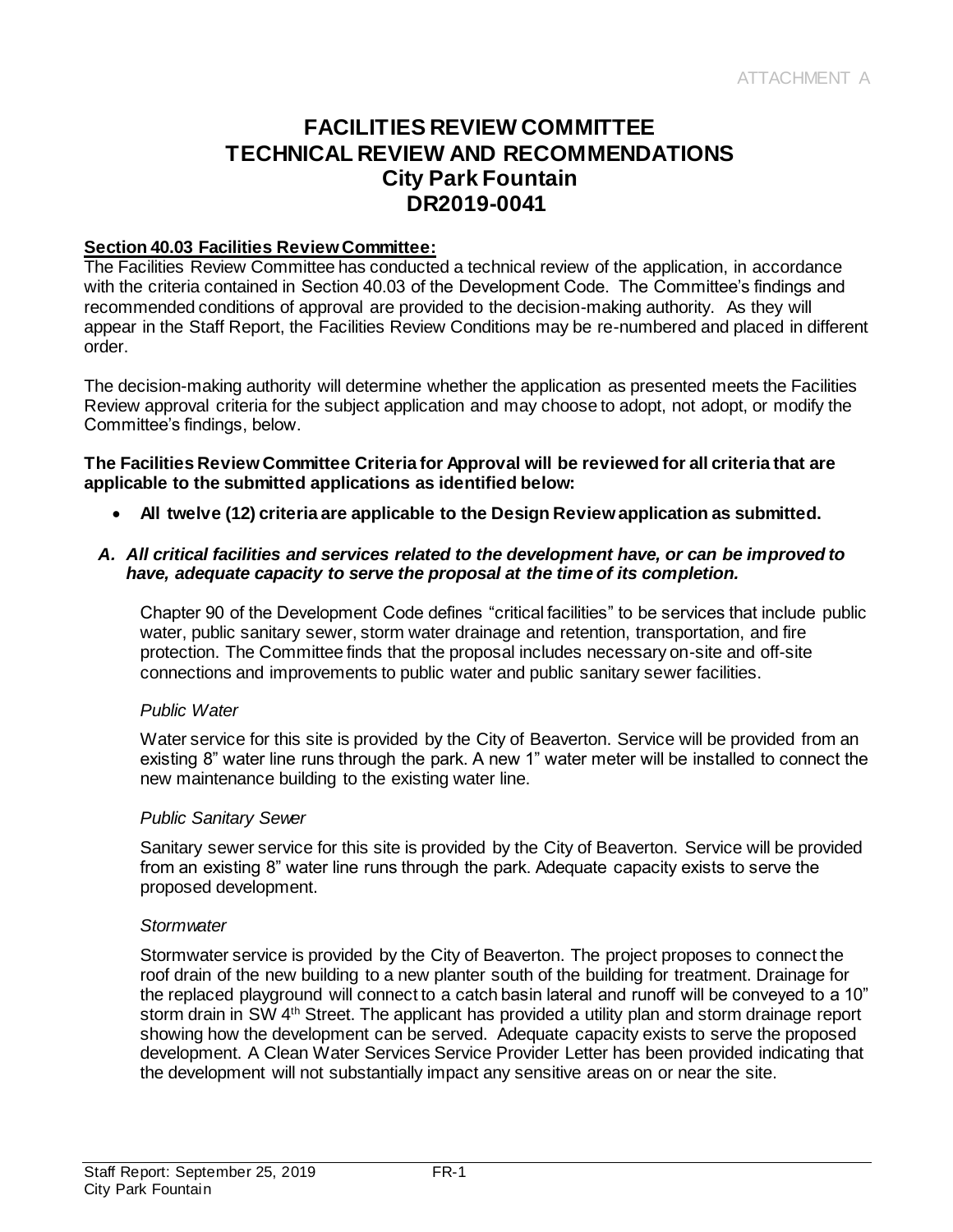#### *Transportation*

Building improvements are limited to a 500 square maintenance building that will house fountain equipment that is currently underground. The proposed development is not expected to add any new trips.

#### *Fire Protection*

Fire protection will be provided to the site by Tualatin Valley Fire and Rescue Department (TVF&R).

The Committee finds that the proposed development will provide the required critical facilities, as conditioned. Therefore, the Committee finds the proposal meets the criterion for approval.

**Therefore, the Committee finds that by meeting the conditions of approval, the proposal meets the criterion.** 

*B. Essential facilities and services are available, or can be made available, with adequate capacity to serve the development prior to occupancy. In lieu of providing essential*  facilities and services, a specific plan may be approved if it adequately demonstrates that *essential facilities, services, or both will be provided to serve the proposed development within five years of occupancy.*

Chapter 90 of the Development Code defines "essential facilities" to be services that include schools, transit improvements, police protection, and pedestrian and bicycle facilities in the public right-of-way. The applicant's plans and materials were forwarded to City Transportation staff and City Police Department.

The site is within the service district of the Tualatin Hills Park and Recreation District (THPRD), but is owned and maintained by the City of Beaverton.

The City of Beaverton Police will continue serve the development site.

Tri-Met will serve the development site. The site is most directly served by two bus lines on SW Hall and SW Watson, the 76 and 78 lines, approximately 50 feet from the subject site.

The Development Code does not require bicycle parking for parks and open space. However, the site is currently served by four staple racks in the park, as well as a covered bike shelter in the abutting, city owned, public parking lot.

Pedestrian access to the maintenance building is provided by a 7.5 foot wide sidewalk connected the public sidewalk on SW 5<sup>th</sup> Street. Pedestrian access to the relocated swing set is provided by a five foot wide sidewalk connected to the existing playground near SW 4<sup>th</sup> Street.

**Therefore, the Committee finds that by meeting the conditions of approval, the proposal meets the criterion.**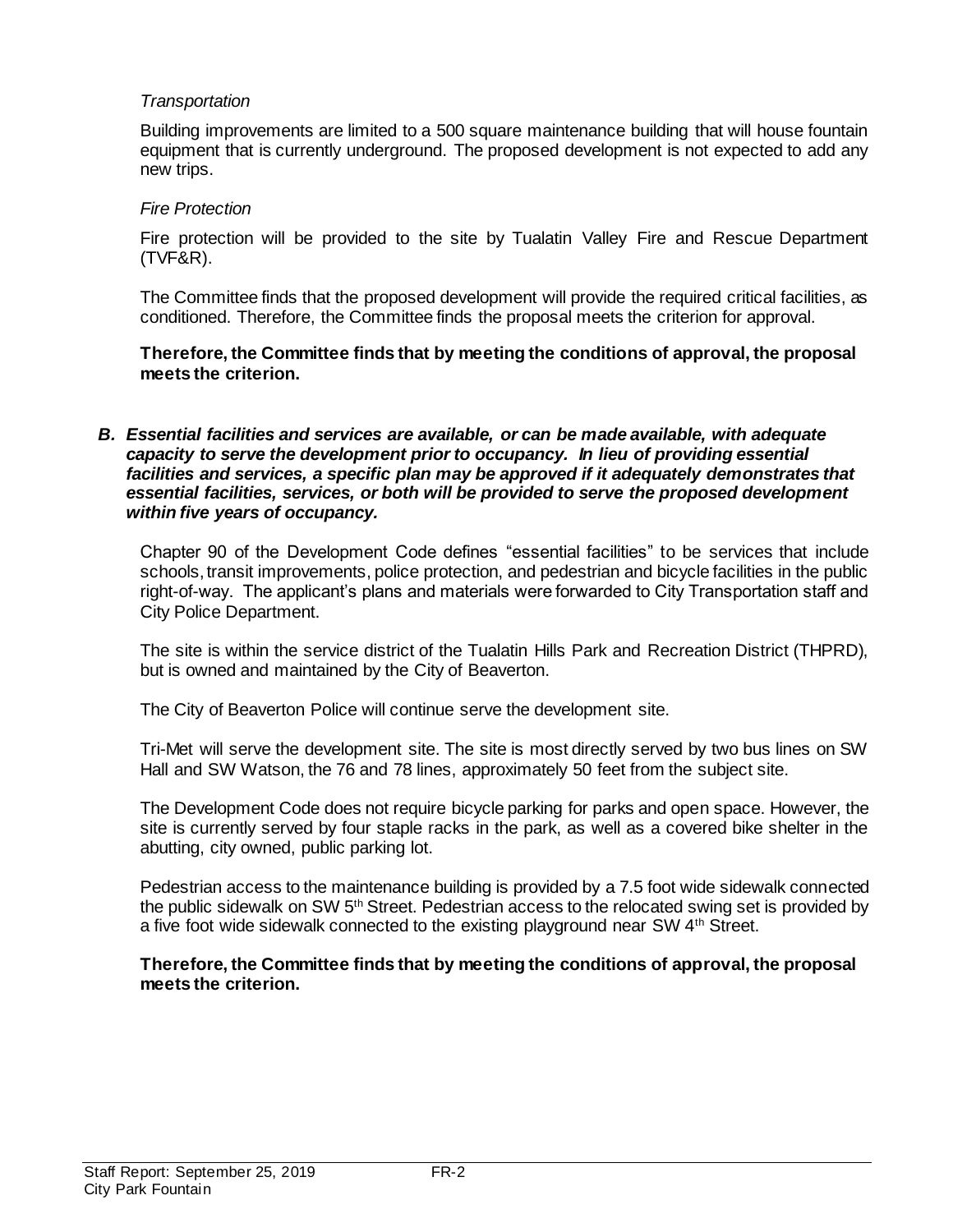#### *C. The proposal is consistent with all applicable provisions of Chapter 20 (Land Uses) unless the applicable provisions are modified by means of one or more applications which shall be already approved or which shall be considered concurrently with the subject proposal.*

Staff cites the Code Conformance Analysis chart at the end of this report, which evaluates the project as it relates the applicable Code requirements of Chapter 20 for the Regional Center – Old Town (RC-OT) zone as applicable to the above mentioned criteria. As demonstrated in the chart, the development proposal meets all applicable standards.

#### **Therefore, the Committee finds that by meeting the conditions of approval, the proposal meets the criterion.**

#### *D. The proposed development is consistent with all applicable provisions of Chapter 60 (Special Regulations) and all improvements, dedications, or both, as required by the applicable provisions of Chapter 60 (Special Regulations), are provided or can be provided in rough proportion to the identified impact(s) of the proposal.*

Staff cites the Code Conformance Analysis chart at the end of this report, which evaluates the proposal as it relates the applicable Code requirements of Chapter 60, in response to the above mentioned criteria.

#### *60.25 Off-Street Loading Requirements*

The proposed development is providing zero loading berths. Public Parks and Related Facilities have no off-street loading requirements. Therefore, zero loading berths are required. Therefore, the proposal satisfies this requirement.

#### *60.30 Off-Street Parking*

The proposed development is providing zero parking spaces. Public Parks and Related Facilities have no off-street parking requirements. Therefore, zero parking spaces are required. Therefore, the proposal satisfies this requirement

*Section 60.55.25 Street and Bicycle and Pedestrian Connection Requirements* The applicant's plans show that the development will be accessible by foot and by bicycle, as required.

#### *60.60 Trees and Vegetation Requirements*

The applicant proposes to relocate the existing swing set displaced by the new maintenance building. The swing set will be located within Significant Grove G53 in the western portion of the park. Limited portions of the swing set and the pedestrian pathway connecting the swing set to other park elements are located within the root zone. The applicant has provided a memo prepared by the City Arborist outlining tree protecting strategies to limit impacts to the tree roots. The committee recommends incorporating these strategies as conditions of approval, in addition to the standard conditions of approval for tree protection fencing during construction.

#### *60.65 Utility Undergrounding*

To meet the requirements of Section 60.65, staff recommends a standard condition of approval requiring that utility lines are placed underground.

#### **Therefore, the Committee finds that by meeting the conditions of approval, the proposal meets the criterion.**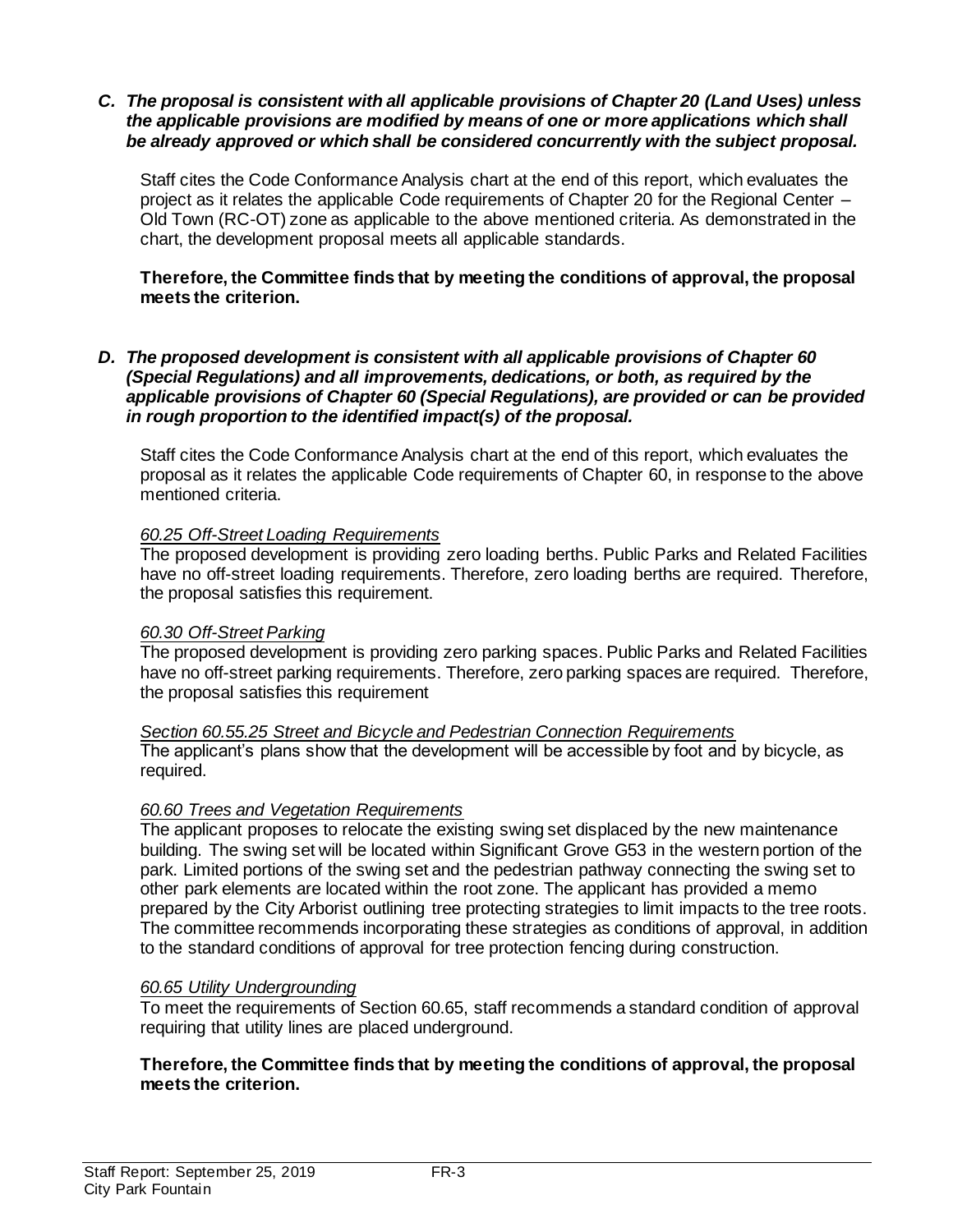*E. Adequate means are provided or can be provided to ensure continued periodic maintenance and necessary normal replacement of the following private common facilities and areas, as applicable: drainage ditches, roads and other improved rights-of-way, structures, recreation facilities, landscaping, fill and excavation areas, screening and fencing, ground cover, garbage and recycling storage areas and other facilities not subject to maintenance by the City or other public agency.*

The applicant's narrative states that the owner will be the developer of the property, and will maintain all private facilities. The proposal, as represented does not present any barriers, constraints, or design elements that would prevent or preclude required maintenance of the private infrastructure and facilities on site.

**Therefore, the Committee finds that the proposal meets the criterion.** 

#### *F. There are safe and efficient vehicular and pedestrian circulation patterns within the boundaries of the development.*

As noted above in response to criterion B, the vehicular and pedestrian circulation patterns within the boundaries of the site are safe and efficient for the operation of the proposed development.

**Therefore, the Committee finds that the proposal meets the criterion.** 

#### *G. The development's on-site vehicular and pedestrian circulation systems connect to the surrounding circulation systems in a safe, efficient, and direct manner.*

As noted above in response to criterion B, the vehicular and pedestrian circulation patterns within the boundaries of the site are safe and efficient for the operation of the proposed development.

**Therefore, the Committee finds that the proposal meets the criterion.** 

#### *H. Structures and public facilities serving the development site are designed in accordance with adopted City codes and standards and provide adequate fire protection, including, but not limited to, fire flow.*

Specific details regarding fire flow will be reviewed by Tualatin Valley Fire and Rescue District (TVF&R) during the building permit stage.

The Committee concludes that, subject to meeting the conditions of approval the site can be designed in accordance with City codes and standards and provide adequate fire protection.

**Therefore, the Committee finds that by meeting the conditions of approval, the proposal meets the criterion.** 

*I.* **Structures and public facilities serving the development site are designed in accordance with adopted City codes and standards and provide adequate protection from hazardous conditions due to inadequate, substandard or ill-designed development.**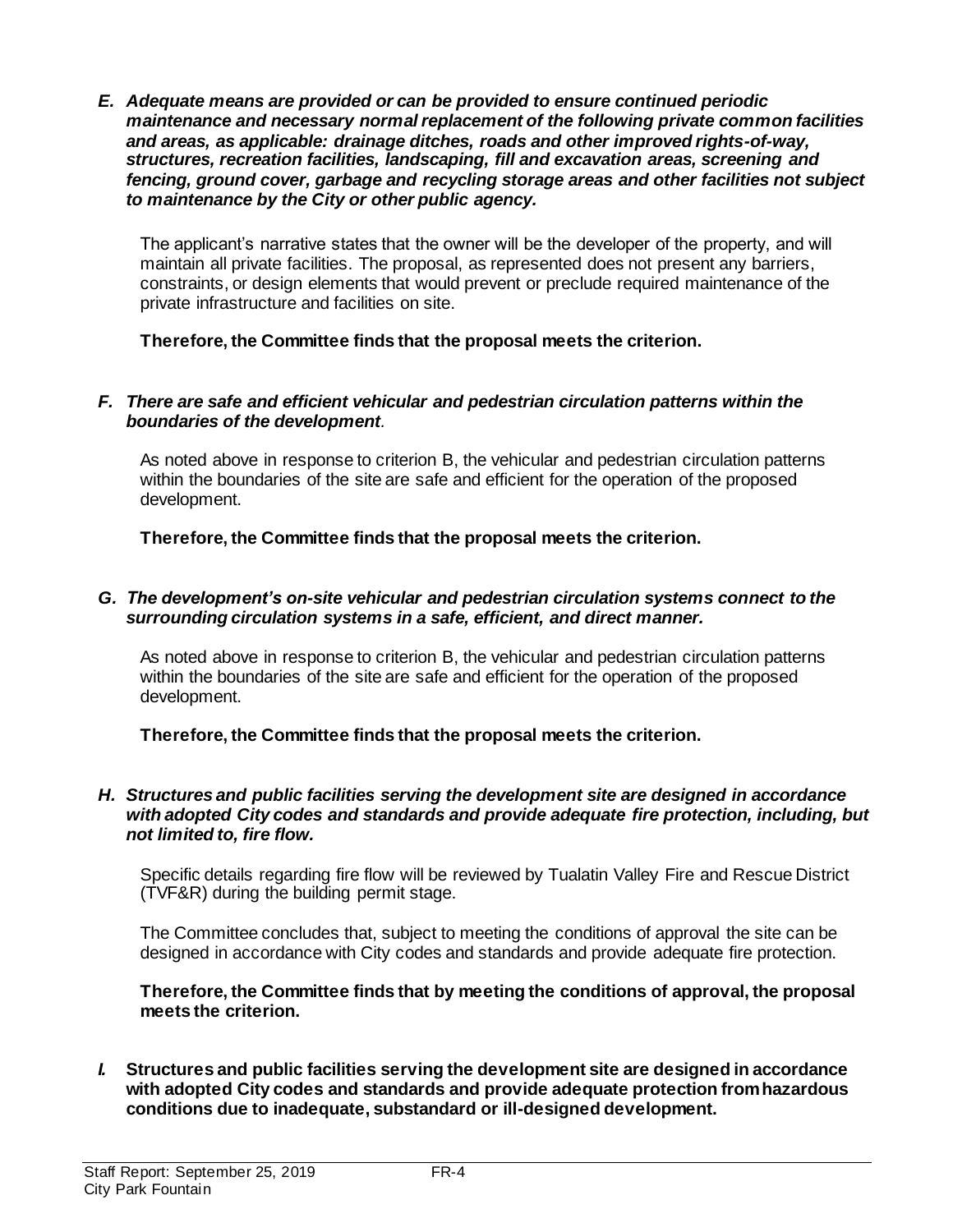The Committee finds that review of the construction documents at the building and site development permit stages will ensure protection from hazardous conditions due to inadequate, substandard or ill-designed development. The proposed sidewalks and walkways will be adequately lighted to meet the minimum applicable Design Standards, as a Condition of Approval. The walkways and drive aisles have been designed to meet the applicable Engineering Design Standards.

The Committee finds that review of the construction documents at the building and site development permit stages will ensure protection from hazardous conditions due to inadequate, substandard or ill-designed development.

**Therefore, the Committee finds that by meeting the conditions of approval, the proposal meets the criterion.** 

#### *J. Grading and contouring of the development site is designed to accommodate the proposed use and to mitigate adverse effect(s) on neighboring properties, public right-ofway, surface drainage, water storage facilities, and the public storm drainage system.*

The applicant states that there is minimal grading on site, and storm water will be conveyed into a stormwater planter adjacent to the building, as well as a trench drain adjacent to the pathway leading to the swing set.

The applicant must comply with Site Development erosion control measure during construction.

**Therefore, the Committee finds that by meeting the conditions of approval, the proposal meets the criterion.** 

#### *K. Access and facilities for physically handicapped people are incorporated into the development site and building design, with particular attention to providing continuous, uninterrupted access routes.*

The applicant will be required to meet all applicable accessibility standards of the International Building Code, Fire Code and other standards as required by the American Disabilities Act (ADA). Conformance with the technical design standards for Code accessibility requirements are to be shown on the approved construction plans associated with Site Development and Building Permit approvals. The Committee finds that as proposed, the sidewalks and walkways internal to the development appear to meet applicable accessibility requirements and through the site development and building permitting reviews will be thoroughly evaluated. Therefore, the Committee finds that by meeting the conditions of approval, the site will be in conformance with ADA requirements, and would thereby be in conformance with Development Code Section 60.55.25.10 and the criterion will be met.

**Therefore, the Committee finds that by meeting the conditions of approval, the proposal meets the criterion for approval.**

#### *L. The proposal contains all applicable application submittal requirements as specified in Section 50.25.1 of the Development Code.*

The applicant submitted the applications on March 14, 2019 and was deemed complete on August 13, 2019. In the review of the materials during the application review, the Committee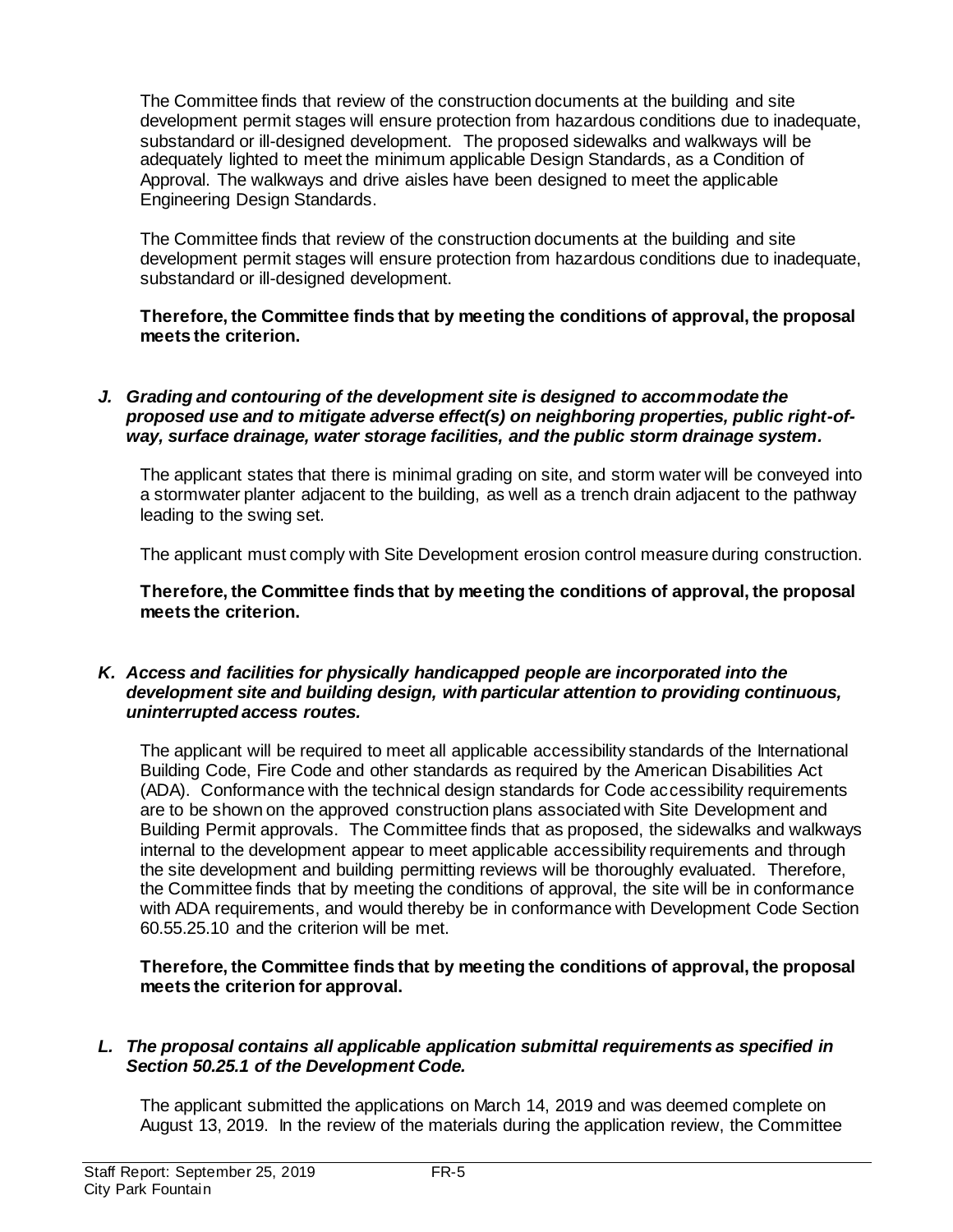finds that all applicable application submittal requirements, identified in Section 50.25.1 are contained within this proposal.

# **Therefore, the Committee finds the proposal meets the criterion for approval.**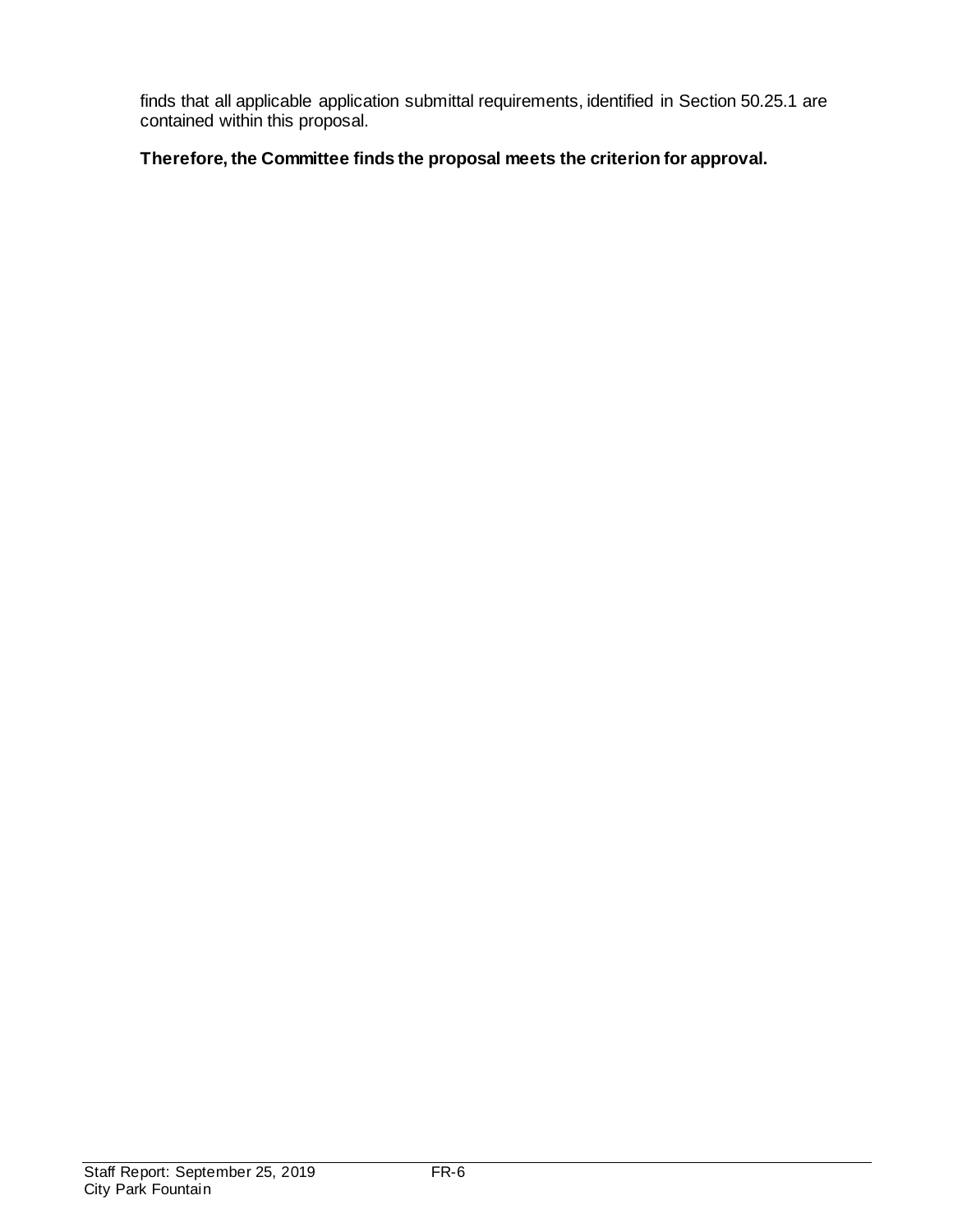## **Code Conformance Analysis Chapter 20 Use and Site Development Requirements Regional Center – Old Town (RC-OT) Zoning District**

| <b>CODE</b><br><b>STANDARD</b>    | <b>CODE</b><br><b>REQUIREMENT</b>                    | <b>PROJECT</b><br><b>PROPOSAL</b>                                                             | <b>MEETS</b><br>CODE? |
|-----------------------------------|------------------------------------------------------|-----------------------------------------------------------------------------------------------|-----------------------|
|                                   | Development Code Section 20.20.20. Land Uses - RC-OT |                                                                                               |                       |
| Use, Conditional                  | <b>Public Park</b>                                   | The applicant proposes minor site<br>improvements and a 500 foot non-<br>habitable buildings. | <b>YES</b>            |
|                                   |                                                      | Development Code Section 20.20.15. Site Development Standards - RC-OT                         |                       |
| Land Area<br>Minimum              | No Minimum                                           | Approximately 1.94 acres                                                                      | <b>YES</b>            |
| Lot Dimensions<br>Minimum         | No Minimum                                           | Width: Approx. 185 feet<br>Depth: Approx. 450 feet                                            | <b>YES</b>            |
| <b>Yard Setbacks</b><br>Minimum   | Front: 0 feet<br>Side: 0 feet<br>Rear: 0 feet        | Front: 8 feet<br>Side: 130 & 44 feet<br>Rear: 165 feet                                        | <b>YES</b>            |
| <b>Building Height</b><br>Maximum | 40'                                                  | The application proposes a 13'4"<br>outbuilding.                                              | <b>YES</b>            |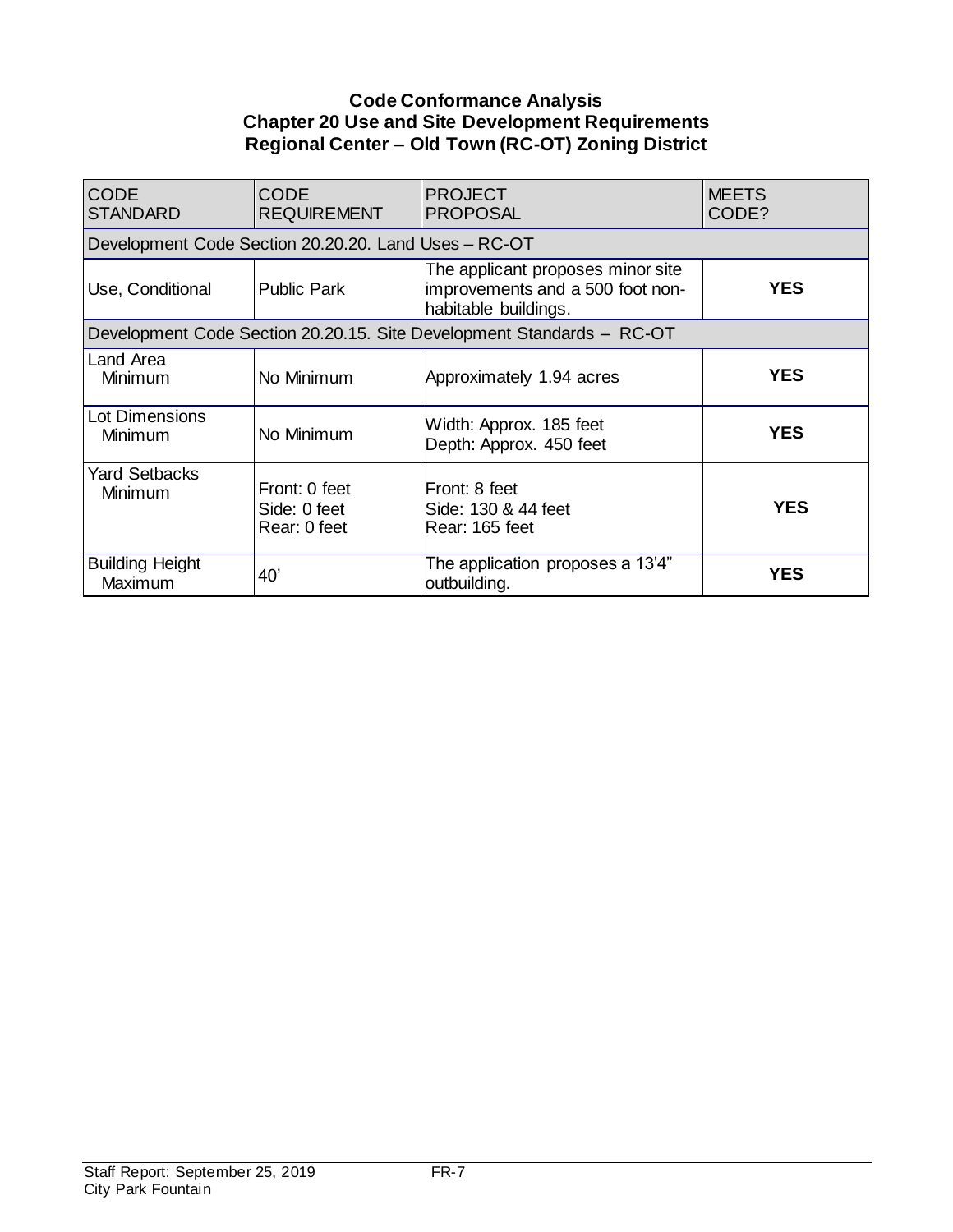# **Chapter 60 Special Requirements**

| <b>CODE</b><br>STANDARD                                            | <b>CODE REQUIREMENT</b>                                                                                                                 | <b>PROJECT PROPOSAL</b>                                                                           | <b>MEETS</b><br>CODE?                                   |
|--------------------------------------------------------------------|-----------------------------------------------------------------------------------------------------------------------------------------|---------------------------------------------------------------------------------------------------|---------------------------------------------------------|
| Development Code Section 60.05                                     |                                                                                                                                         |                                                                                                   |                                                         |
| Design Review Principles,<br>Standards, and<br>Guidelines          | Requirements for new development<br>and redevelopment.                                                                                  | Design Review guidelines will be<br>reviewed in the Design Review<br>portion of the staff report. | <b>See</b><br><b>Findings</b><br>for<br>DR2019-<br>0041 |
| Development Code Section 60.07                                     |                                                                                                                                         |                                                                                                   |                                                         |
| Drive-Up window facilities                                         | Requirements for drive-up, drive-<br>through and drive-in facilities.                                                                   | No drive-up window facilities are<br>proposed.                                                    | N/A                                                     |
| Development Code Section 60.10                                     |                                                                                                                                         |                                                                                                   |                                                         |
| <b>Floodplain Regulations</b>                                      | Requirements for properties located<br>in floodplain, floodway, or floodway<br>fringe.                                                  | The site is not located within a<br>floodplain, floodway or floodway<br>fringe.                   | N/A                                                     |
| Development Code Section 60.12                                     |                                                                                                                                         |                                                                                                   |                                                         |
| <b>Habitat Friendly and Low</b><br>Impact Development<br>Practices | Optional program offering various<br>credits available for use of specific<br>Habitat Friendly or Low Impact<br>Development techniques. | No Low Impact Development<br>Techniques implemented.                                              | N/A                                                     |
|                                                                    | Development Code Section 60.15 - Land Division Standards                                                                                |                                                                                                   |                                                         |
| <b>Land Division Standards</b>                                     | Standards pertaining to Land<br><b>Divisions</b>                                                                                        | No Land Division Proposed                                                                         | N/A                                                     |
|                                                                    | Development Code Section 60.25 - Off Street Loading                                                                                     |                                                                                                   |                                                         |
| Loading Facilities                                                 | No Loading Berths Required                                                                                                              | The applicant proposes no<br>loading berths.                                                      | N/A                                                     |
|                                                                    | Development Code Section 60.30 - Off-Street Parking                                                                                     |                                                                                                   |                                                         |
| Off-street motor<br>vehicle parking<br>Parking Zone A              | <b>Total Required: 0 Spaces</b>                                                                                                         | <b>Vehicle Parking</b><br>0 spaces provided on site                                               |                                                         |
| <b>Required Bicycle Parking</b>                                    | Short Term Total: 0 Spaces                                                                                                              | <b>Bicycle Parking</b><br>Short Term Total: 8 Spaces                                              | <b>YES</b>                                              |
|                                                                    | Long Term Total: 0 Spaces                                                                                                               | Long Term Total: 0 Spaces                                                                         |                                                         |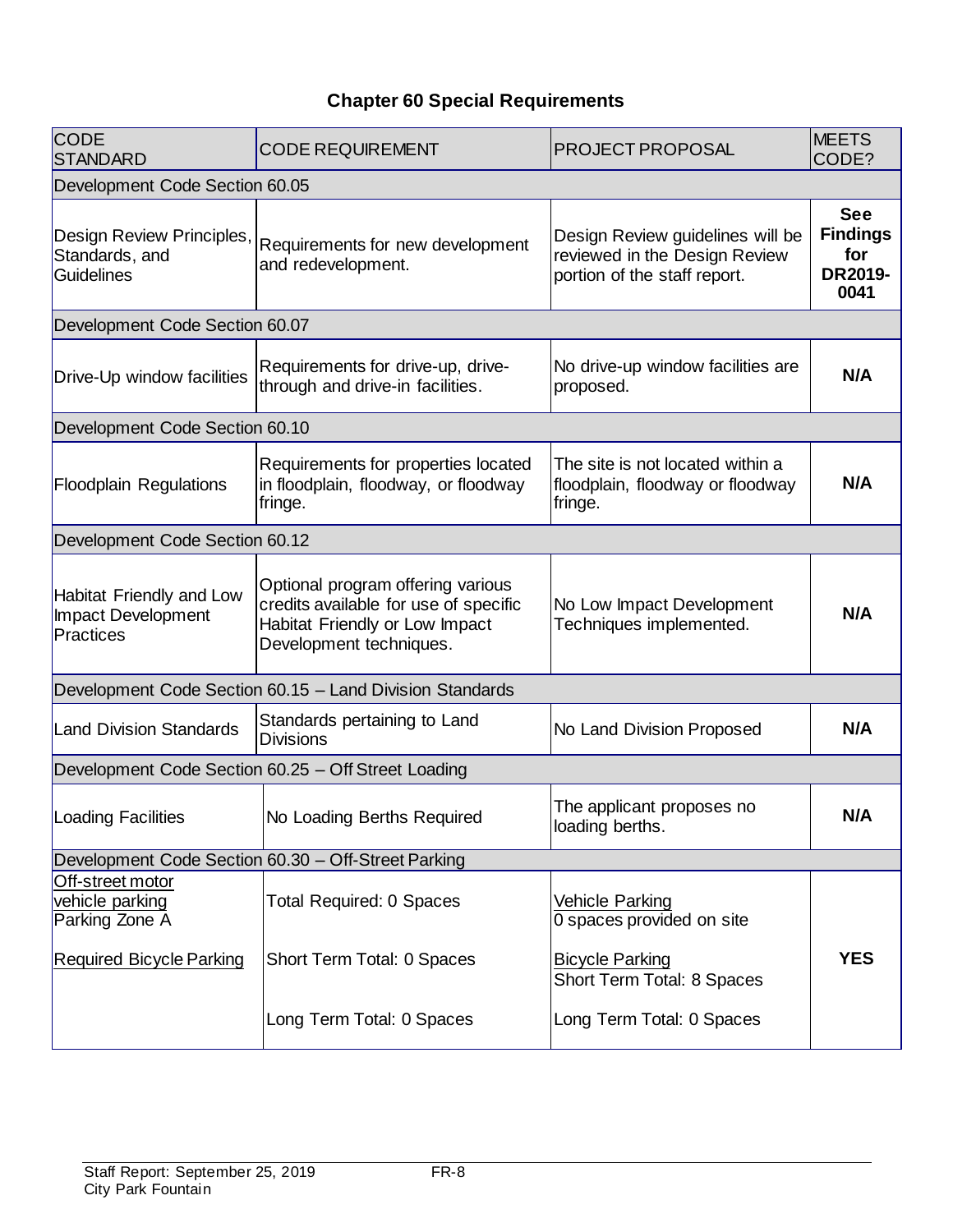| Compact Spaces                                  | Twenty percent of required spaces<br>may be compact.                                                                                                                                               | No compact spaces are<br>proposed.                                                                                                                                           | <b>YES</b>                      |
|-------------------------------------------------|----------------------------------------------------------------------------------------------------------------------------------------------------------------------------------------------------|------------------------------------------------------------------------------------------------------------------------------------------------------------------------------|---------------------------------|
| Development Code Section 60.55 - Transportation |                                                                                                                                                                                                    |                                                                                                                                                                              |                                 |
| <b>Transportation Facilities</b>                | Regulations pertaining to the<br>construction or reconstruction of<br>transportation facilities.                                                                                                   | <b>Refer to Facilities Review</b><br>Committee findings herein.                                                                                                              | <b>Yes</b> - with<br><b>COA</b> |
| Development Code Section 60.60                  |                                                                                                                                                                                                    |                                                                                                                                                                              |                                 |
| Trees & Vegetation                              | Regulations pertaining to the<br>removal and preservation of trees.                                                                                                                                | Activity proposed within<br>Significant Tree Grove 53, no<br>trees proposed for removal City<br>Arborist provided recommended<br>practices to limit impact to tree<br>roots. | Yes - with<br><b>COA</b>        |
| Development Code Section 60.65                  |                                                                                                                                                                                                    |                                                                                                                                                                              |                                 |
| <b>Utility Undergrounding</b>                   | All existing overhead utilities and any<br>new utility service lines within the<br>project and along any existing<br>frontage, except high voltage lines<br>(>57kV) must be placed<br>underground. | To ensure the proposal meets<br>requirements of this section, staff<br>recommends a condition<br>requiring undergrounding<br>completion prior to occupancy.                  | <b>Yes</b> - with<br><b>COA</b> |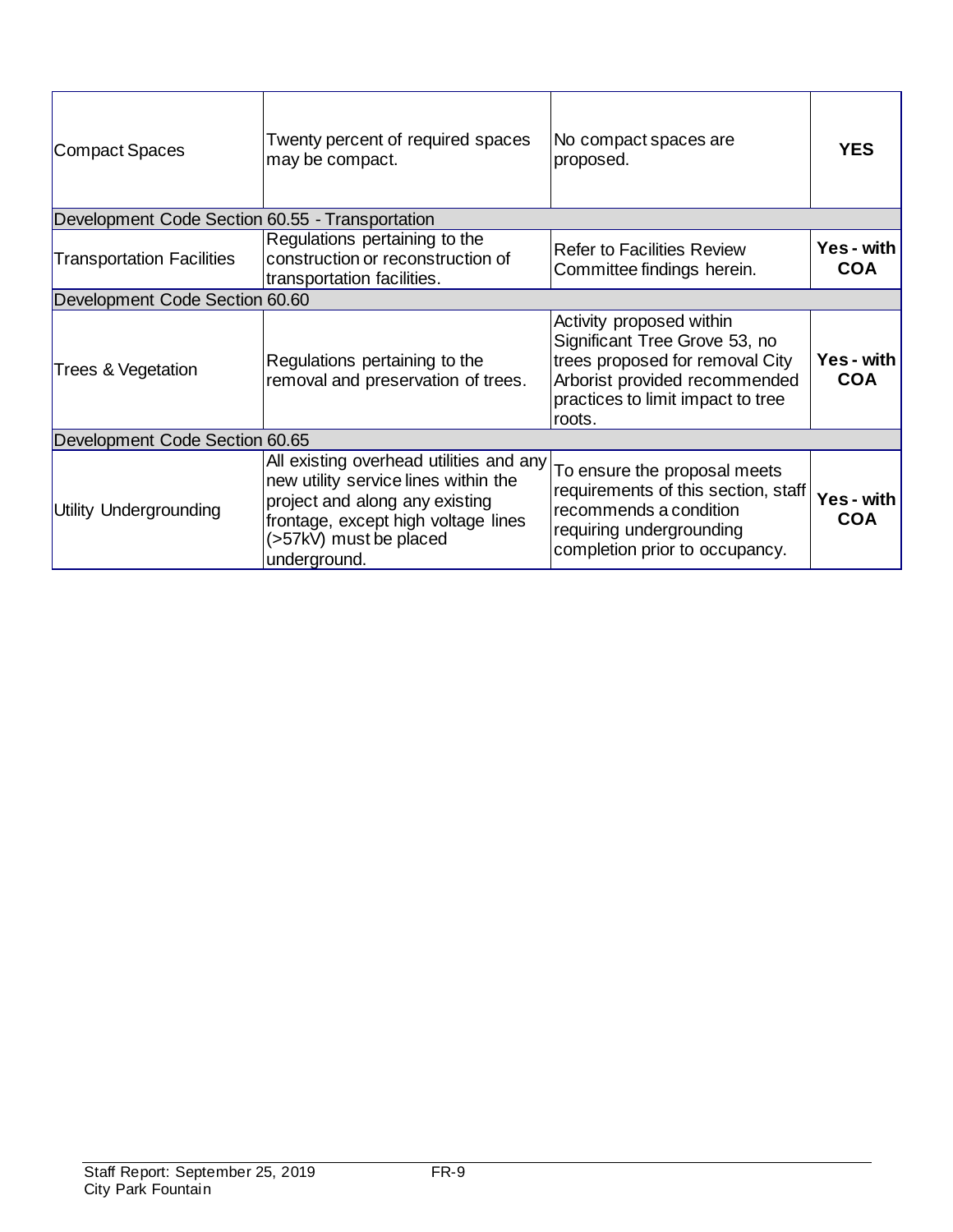#### **DR2019-0041 ANALYSIS AND FINDINGS FOR DESIGN REVIEW THREE APPROVAL**

#### **Section 40.03.1 Facilities Review Approval Criteria:**

*The applicant for development must establish that the application complies with all relevant standards in conformance with Section 50.25.1.B and all the following criteria have been met:* 

#### **Facilities Review Approval Criteria Section 40.03.1.A-L**

Staff has reviewed the applicable Facilities Review criteria in Attachment A to this report. Staff cites the findings presented in Attachment A in response to the Facilities Review approval criteria. As identified in Attachment A, above, the proposal meets Criteria A-L, and therefore meets the criterion for approval.

#### **Therefore, the Committee finds that the proposal meets the criteria.**

#### **Planning Commission Standards for Approval:**

Section 40.20.15.3.C of the Development Code provides standards to govern the decisions of the Commission as they evaluate and render decisions on Design Review Applications. The Commission will determine whether the application as presented, meets the Design Review Three approval criteria. The Commission may choose to adopt, not adopt or modify the Committee's findings. In this portion of the report, staff evaluates the application in accordance with the criteria for Type 3 Design Review.

**Section 40.20.15.3.C Approval Criteria:** In order to approve a Design Review Three application, the decision making authority shall make findings of fact based on evidence provided by the applicant demonstrating that all the following criteria are satisfied:

#### *1. The proposal satisfies the threshold requirements for a Design Review Three application.*

The applicant proposes to construct a new 511 square foot mechanical and pump building, relocate the displaced swing set, and associated facilities. The proposal does not meet one or more Design Standards. Therefore, the applicant meets Threshold 7 of a Design Review Three.

*7. A project meeting the Design Review Compliance Letter thresholds which does not meet an applicable design standard(s).*

#### **Therefore, staff find that the criterion is met.**

## *2. All City application fees related to the application under consideration by the decision making authority have been submitted.*

The applicant paid the required fees for a Design Review Three application.

#### **Therefore, staff find that the criterion is met.**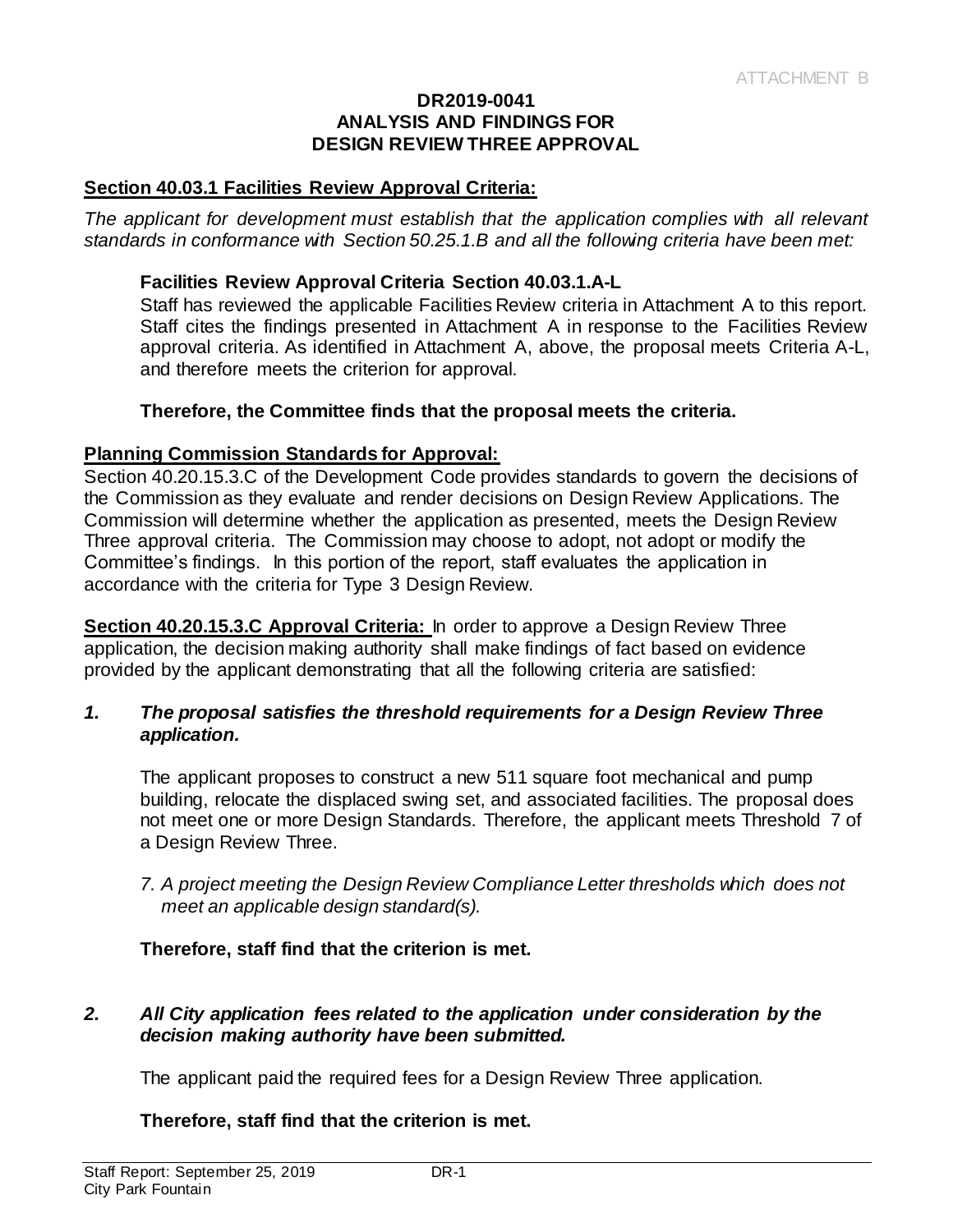*3. For proposals meeting Design Review Three application thresholds numbers 1 through 6, the proposal is consistent with all applicable provisions of Sections 60.05.35 through 60.05.50 (Design Guidelines).*

The project meets Threshold 7 of a Design Review Three application.

**Therefore, staff find the criterion is not applicable.**

- *4. For additions to or modifications of existing development, the proposal is consistent with all applicable provisions of Sections 60.05.35 through 60.05.50 (Design Guidelines) or can demonstrate that the additions or modifications are moving towards compliance of specific Design Guidelines if any of the following conditions exist:*
	- *a. A physical obstacle such as topography or natural feature exists and prevents the full implementation of the applicable guideline; or*
	- *b. The location of existing structural improvements prevent the full implementation of the applicable guideline; or*
	- *c. The location of the existing structure to be modified is more than 300 feet from a public street.*

The project proposal is a new development. Therefore, this criterion, which pertains to additions or modification of existing development, does not apply.

**Therefore, staff find the criterion is not applicable.**

*5. For DRBCP proposals which involve the phasing of required floor area, the proposed project shall demonstrate how future development of the site, to the minimum development standards established in this Code or greater, can be realistically achieved at ultimate build out of the DRBCP.*

The applicant does not propose a DRBCP.

**Therefore, staff find the criterion is not applicable.**

**6.** *For proposals meeting Design Review Three application Threshold numbers 7 or 8, where the applicant has decided to address a combination of standards and guidelines, the proposal is consistent with all applicable provisions of Sections 60.05.15 through 60.05.30 (Design Standards) except for the Design Standard(s) where the proposal is instead subject to the applicable corresponding Design Guideline(s). [ORD 4531; March 2010]*

The project proposal meets application Threshold #7. The applicant has provided responses to applicable Design Standards, or the corresponding Design Guideline. See analysis below demonstrating compliance with Standards and Guidelines.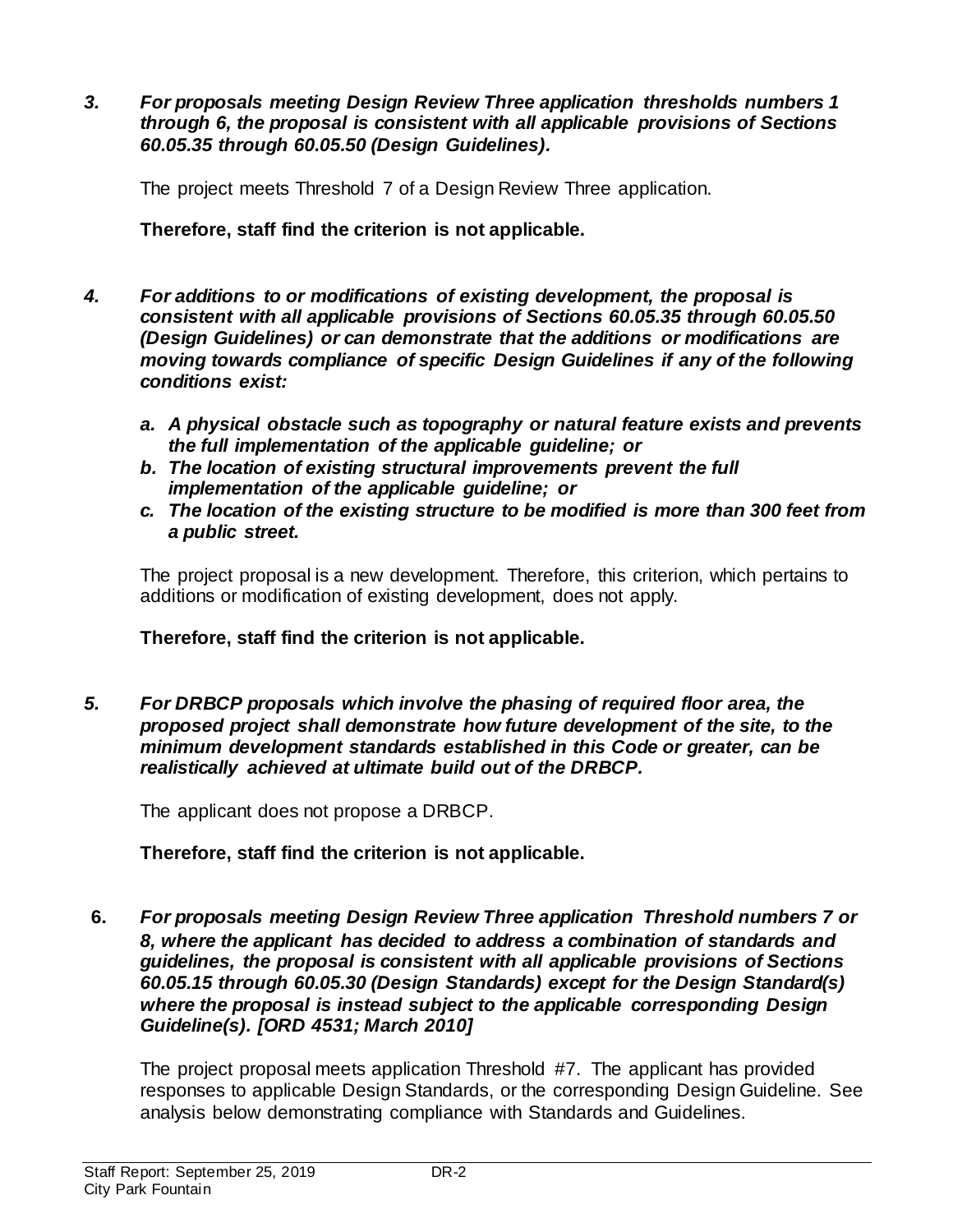# **Therefore, staff find the criterion is met.**

*7. For proposals meeting Design Review Three application Threshold numbers 7 or 8, the proposal is consistent with all applicable provisions of Sections 60.05.15 through 60.05.30 (Design Standards) except for the Design Standard(s) where the proposal is applying to instead meet the applicable Design Guideline(s).*

The applicant has elected to respond to a combination of Design Standards and Guidelines

**Therefore, staff find the criterion is not applicable.**

*8. Applications and documents related to the request, which will require further City approval, shall be submitted to the City in the proper sequence.*

The applicant has submitted all documents related to this request for Design Review Three approval. No additional applications or documents are needed at this time.

## **Therefore, staff find the criterion is met.**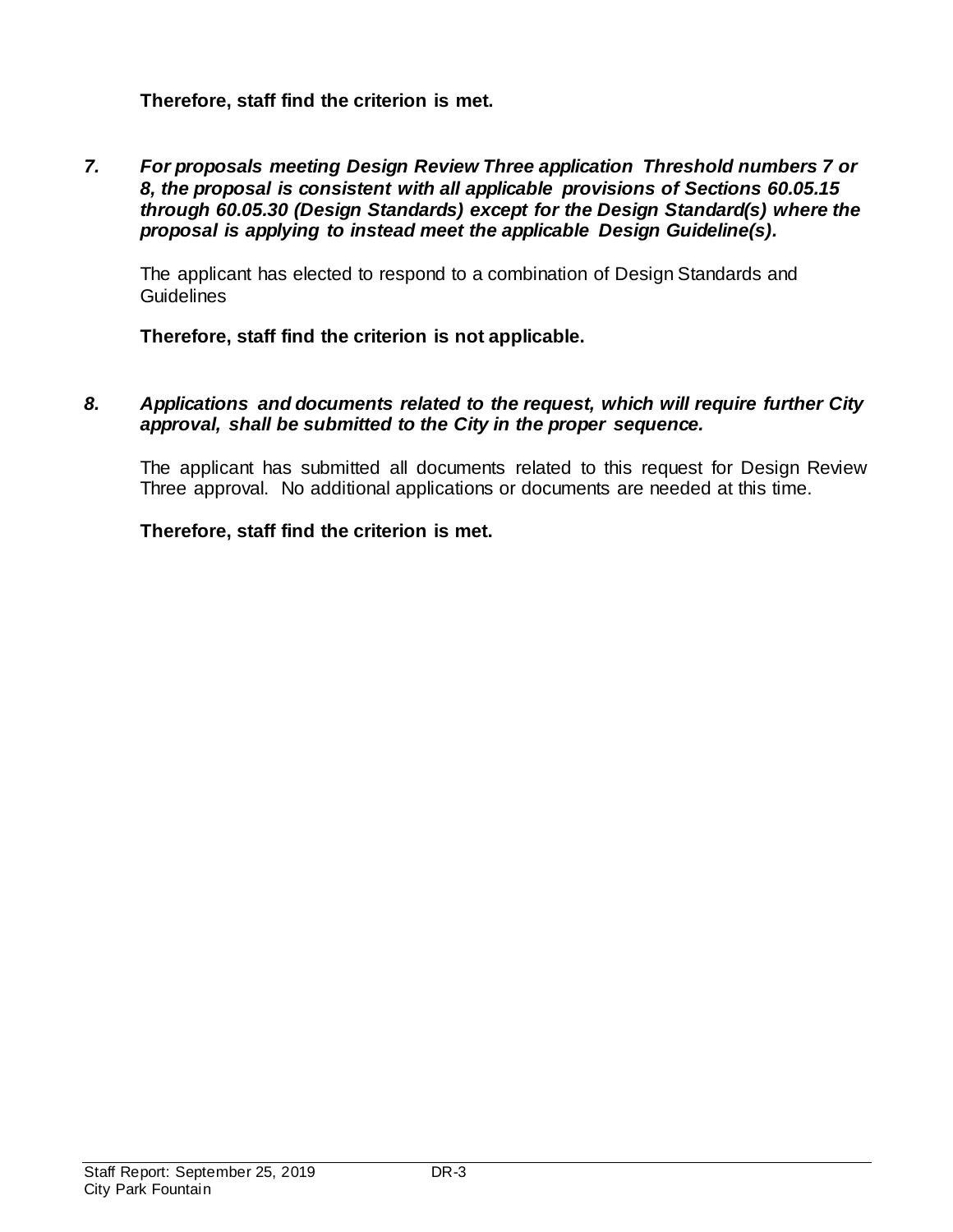# **Design Standards Analysis Section 60.05.15 Building Design and Orientation**

| <b>DESIGN STANDARD</b>                                                                                         | <b>PROJECT PROPOSAL</b>                                                                                                                                                                                                                                                                                                                                                         | <b>MEETS</b><br><b>STANDARD</b>                                                               |  |
|----------------------------------------------------------------------------------------------------------------|---------------------------------------------------------------------------------------------------------------------------------------------------------------------------------------------------------------------------------------------------------------------------------------------------------------------------------------------------------------------------------|-----------------------------------------------------------------------------------------------|--|
| <b>Building Articulation and Variety</b>                                                                       |                                                                                                                                                                                                                                                                                                                                                                                 |                                                                                               |  |
| 60.05.15.1.A<br>Max length of attached<br>residential buildings in<br>residential zones                        | The proposed development is located<br>within a Multiple Use zoning district, not a<br>Residential zoning district, therefore this<br>standard is not applicable.                                                                                                                                                                                                               | N/A                                                                                           |  |
| 60.05.15.1.B<br>Min 30% articulation                                                                           | The south elevation of the mechanical and<br>pump building facing SW 5th Street<br>contains the primary entrance. A variety of<br>materials are provided, including metal and<br>brick, as well as glazing is provided.<br>However, due to the nature of the building,<br>the applicant has requested to be evaluated<br>against corresponding Design Guideline<br>60.05.35.1.B | <b>See DR</b><br><b>Guideline</b><br><b>Findings</b><br><b>Following This</b><br><b>Table</b> |  |
| 60.05.15.1.C<br>Max 40' between<br>architectural features                                                      | The applicant states that no permanent<br>architectural features are spaced more than<br>40 feet apart. Staff observes that the<br>building is only 30 feet wide, with multiple<br>materials used on the elevations.                                                                                                                                                            | <b>YES</b>                                                                                    |  |
| 60.05.15.1.D<br>Max 150 sq. ft.<br>undifferentiated blank<br>walls facing streets for<br>residential buildings | The proposal is not a residential building.                                                                                                                                                                                                                                                                                                                                     | N/A                                                                                           |  |
|                                                                                                                | <b>Roof Forms</b>                                                                                                                                                                                                                                                                                                                                                               |                                                                                               |  |
| 60.05.15.2.A<br>Min roof pitch = $4:12$ for<br>sloped roofs                                                    | The proposed roofline is flat, therefore this<br>standard is not applicable.                                                                                                                                                                                                                                                                                                    | N/A                                                                                           |  |
| 60.05.15.2.B<br>Min roof eave $= 12$ " for<br>sloped roofs                                                     | The proposed roofline is flat, therefore this<br>standard is not applicable.                                                                                                                                                                                                                                                                                                    | N/A                                                                                           |  |
| 60.05.15.2.C<br>Flat roofs need parapets                                                                       | The applicant states that the flat roof is<br>articulated along the roof edge with a<br>painted steel channel that provides depth<br>and shadow. The applicant has requested<br>to be evaluated against corresponding<br>Design Guideline 60.05.35.2.B                                                                                                                          | See DR<br><b>Guideline</b><br><b>Findings</b><br><b>Following This</b><br><b>Table</b>        |  |
| 60.05.15.2.D<br>New structures in<br>existing development be<br>similar to existing<br>development roof        | This is proposed new development.                                                                                                                                                                                                                                                                                                                                               | N/A                                                                                           |  |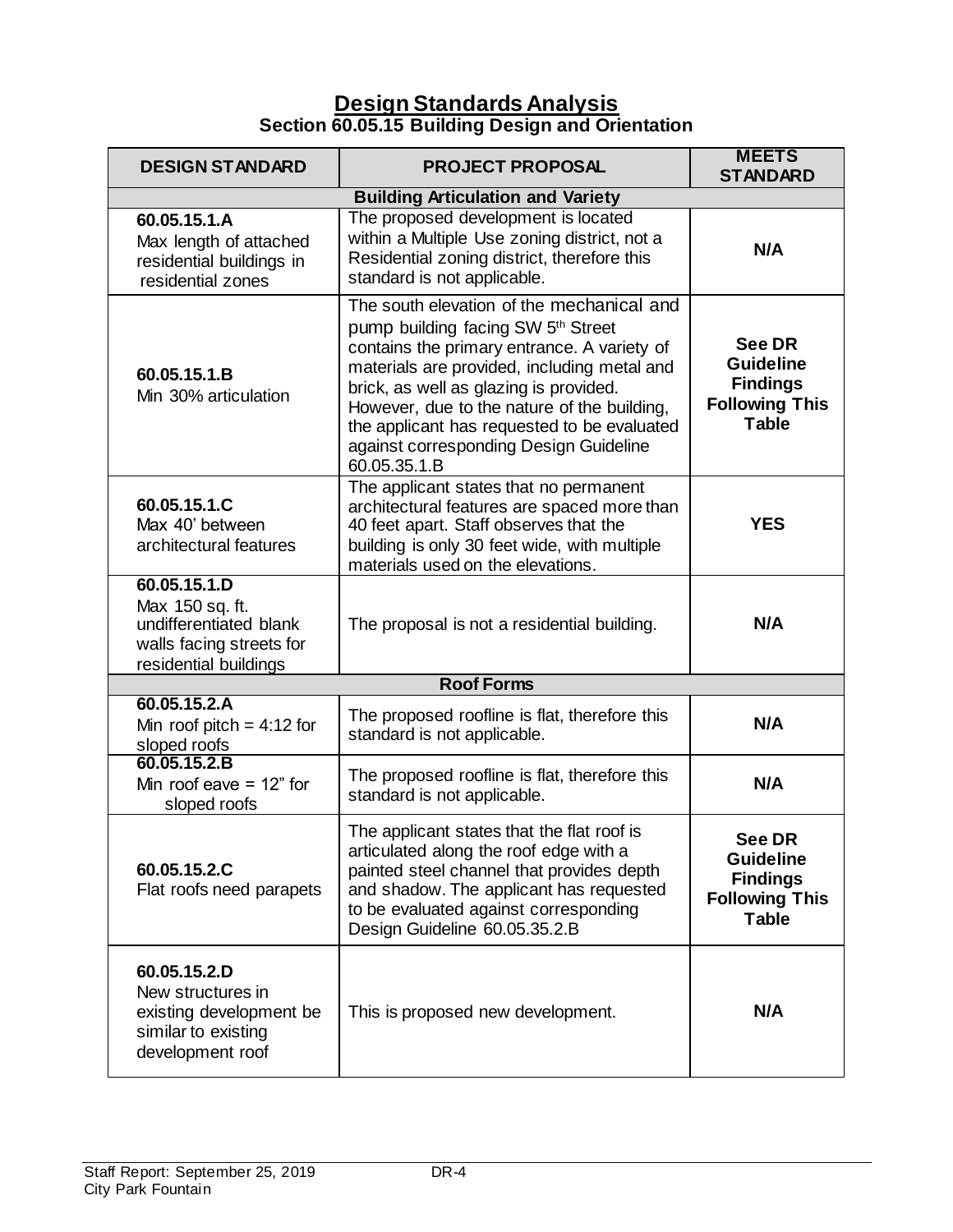| <b>DESIGN STANDARD</b>                                                                                                                                              | <b>PROJECT PROPOSAL</b>                                                                                                                                                                                                                                                                                                                                                                    | <b>MEETS</b><br><b>STANDARD</b> |
|---------------------------------------------------------------------------------------------------------------------------------------------------------------------|--------------------------------------------------------------------------------------------------------------------------------------------------------------------------------------------------------------------------------------------------------------------------------------------------------------------------------------------------------------------------------------------|---------------------------------|
| 60.05.15.2.E<br>4:12 roof standard is N/A<br>to smaller feature roofs                                                                                               | No feature roofs are proposed.                                                                                                                                                                                                                                                                                                                                                             | N/A                             |
|                                                                                                                                                                     | <b>Primary Building Entrances</b>                                                                                                                                                                                                                                                                                                                                                          |                                 |
| 60.05.15.3<br>Weather protection for<br>primary entrance                                                                                                            | The primary building entrance on the south<br>elevation is covered with a canopy that is<br>four feet deep and the length of the<br>elevation. The canopy provides weather<br>protection along the south elevation and is<br>supported by brick piers on each end.                                                                                                                         | <b>YES</b>                      |
|                                                                                                                                                                     | <b>Exterior Building Materials</b>                                                                                                                                                                                                                                                                                                                                                         |                                 |
| 60.05.15.4.A<br>Residential double wall<br>construction                                                                                                             | The project is not a residential use.                                                                                                                                                                                                                                                                                                                                                      | N/A                             |
| 60.05.15.4.B<br>Maximum 30% of primary<br>elevation to be made of<br>unfinished concrete block                                                                      | The applicant states there is no unfinished<br>concrete, plywood, or sheet pressboard on<br>the project. There is a small area of ground<br>face concrete masonry unit at the base of<br>the metal panel on the south elevation,<br>which is well below 30%. All elevations are<br>architecturally treated with brick cladding,<br>plane changes and detailing, and meets the<br>Standard. | <b>YES</b>                      |
| 60.05.15.4.C<br>Foundations                                                                                                                                         | The applicant states the structure of the<br>proposed Pump Building is concrete block.<br>The block is exposed for 8" at the<br>foundation of the building and therefore<br>meets the Standard.                                                                                                                                                                                            | <b>YES</b>                      |
|                                                                                                                                                                     | <b>Roof-Mounted Equipment</b>                                                                                                                                                                                                                                                                                                                                                              |                                 |
| 60.05.15.5.A through C<br>Roof-mounted equipment<br>screening. Solar panels,<br>dishes/antennas, pipes,<br>vents, and chimneys are<br>exempt from this<br>standard. | The applicant states that there is no roof,<br>wall, or surface-mounted equipment on the<br>proposed pump building.<br>Ventilation and exhaust are provided<br>through side wall louvers on the east and<br>west elevations which are integrated above<br>recessed metal panels on each end and<br>match the metal panels in color.                                                        | <b>YES</b>                      |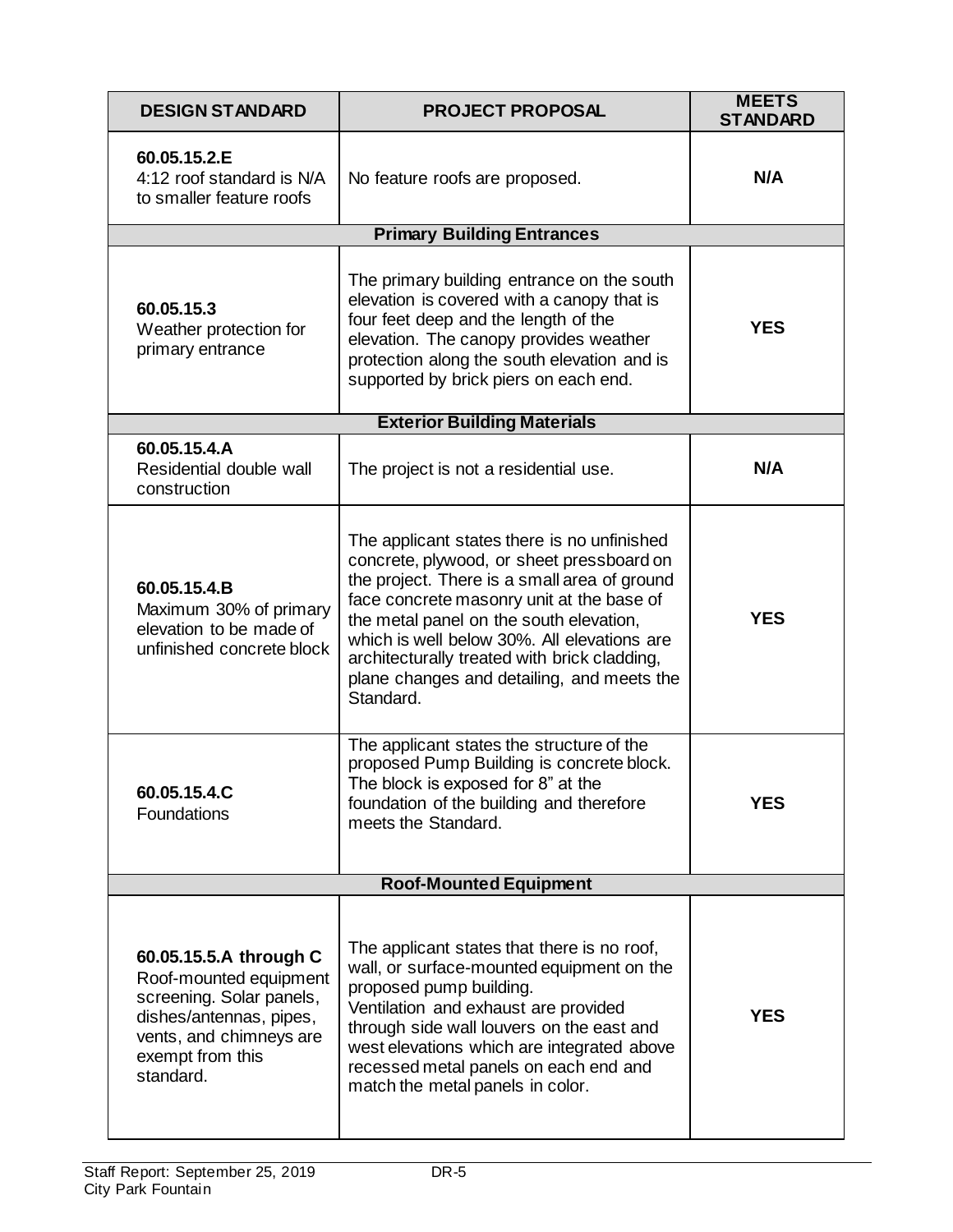| <b>DESIGN STANDARD</b>                                                                                                                                                           | <b>PROJECT PROPOSAL</b>                                                                                                                                                                                                                                                                                                               | <b>MEETS</b><br><b>STANDARD</b>                                                               |  |  |
|----------------------------------------------------------------------------------------------------------------------------------------------------------------------------------|---------------------------------------------------------------------------------------------------------------------------------------------------------------------------------------------------------------------------------------------------------------------------------------------------------------------------------------|-----------------------------------------------------------------------------------------------|--|--|
|                                                                                                                                                                                  | Building Location and Orientation along Streets in MU and Com. Districts                                                                                                                                                                                                                                                              |                                                                                               |  |  |
| 60.05.15.6.A<br><b>Buildings in Multiple Use</b><br>zones shall occupy a<br>minimum public<br>Street along Major<br>Pedestrian Routes.                                           | The subject site is on a Class 2 Major<br>Pedestrian Route (MPR), requiring 35% of<br>the street frontage to be occupied by a<br>building. As the site is a public park<br>intended to remain as open space for<br>recreation, the applicant has requested to<br>be evaluated against corresponding Design<br>Guideline 60.05.35.6.A. | <b>See DR</b><br><b>Guideline</b><br><b>Findings</b><br><b>Following This</b><br><b>Table</b> |  |  |
| 60.05.15.6.B<br><b>Buildings in Commercial</b><br>zones shall occupy a<br>minimum of 35 percent<br>public street frontage<br>where a parcel exceeds<br>60,000 gross square feet. | The subject site is not in a commercial<br>zone.                                                                                                                                                                                                                                                                                      | N/A                                                                                           |  |  |
| 60.05.15.6.C<br>Building proximity to<br>street                                                                                                                                  | The proposed building is located<br>approximately 8 feet from the front lot line,<br>less than the required 20 feet.                                                                                                                                                                                                                  | <b>YES</b>                                                                                    |  |  |
| 60.05.15.6.D<br>Buildings at corners of<br>two MPRs                                                                                                                              | The subject site has two MPRs at three<br>corners. The location of the mechanical<br>and pump building is guided by the need<br>for proximity to the fountain, existing<br>development, and park functionality. The<br>applicant has requested to be evaluated<br>against corresponding Design Guideline<br>60.05.35.6.C.             | <b>See DR</b><br><b>Guideline</b><br><b>Findings</b><br><b>Following This</b><br><b>Table</b> |  |  |
| 60.05.15.6.E<br>Building orientation to<br>public street                                                                                                                         | The proposed has the primary entrance<br>facing the public street.                                                                                                                                                                                                                                                                    | <b>YES</b>                                                                                    |  |  |
| 60.05.15.6.F<br><b>Secondary Entrances</b>                                                                                                                                       | The building does not contain a second<br>entrance.                                                                                                                                                                                                                                                                                   | N/A                                                                                           |  |  |
|                                                                                                                                                                                  | <b>Building Scale along Major Pedestrian Routes</b>                                                                                                                                                                                                                                                                                   |                                                                                               |  |  |
| 60.05.15.7.A through C<br>22' Height Minimum<br>60' Height Maximum                                                                                                               | Due to the nature of the site, the applicant<br>has requested to be evaluated against<br>corresponding Design Guideline<br>60.05.35.7.A and B.                                                                                                                                                                                        | <b>See DR</b><br><b>Guideline</b><br><b>Findings</b><br><b>Following This</b><br><b>Table</b> |  |  |
| <b>Ground Floor Elevation on Commercial and Multiple Use Buildings</b>                                                                                                           |                                                                                                                                                                                                                                                                                                                                       |                                                                                               |  |  |
| 60.05.15.8.A<br><b>Glazing Requirements</b>                                                                                                                                      | The subject site is on a Class 2 Major<br>Pedestrian Route (MPR), requiring 35% of<br>the street facing elevation to have glazing.<br>Due to the nature of the building, the<br>applicant has requested to be evaluated<br>against corresponding Design Guideline<br>60.05.35.8.A.                                                    | <b>See DR</b><br><b>Guideline</b><br><b>Findings</b><br><b>Following This</b><br><b>Table</b> |  |  |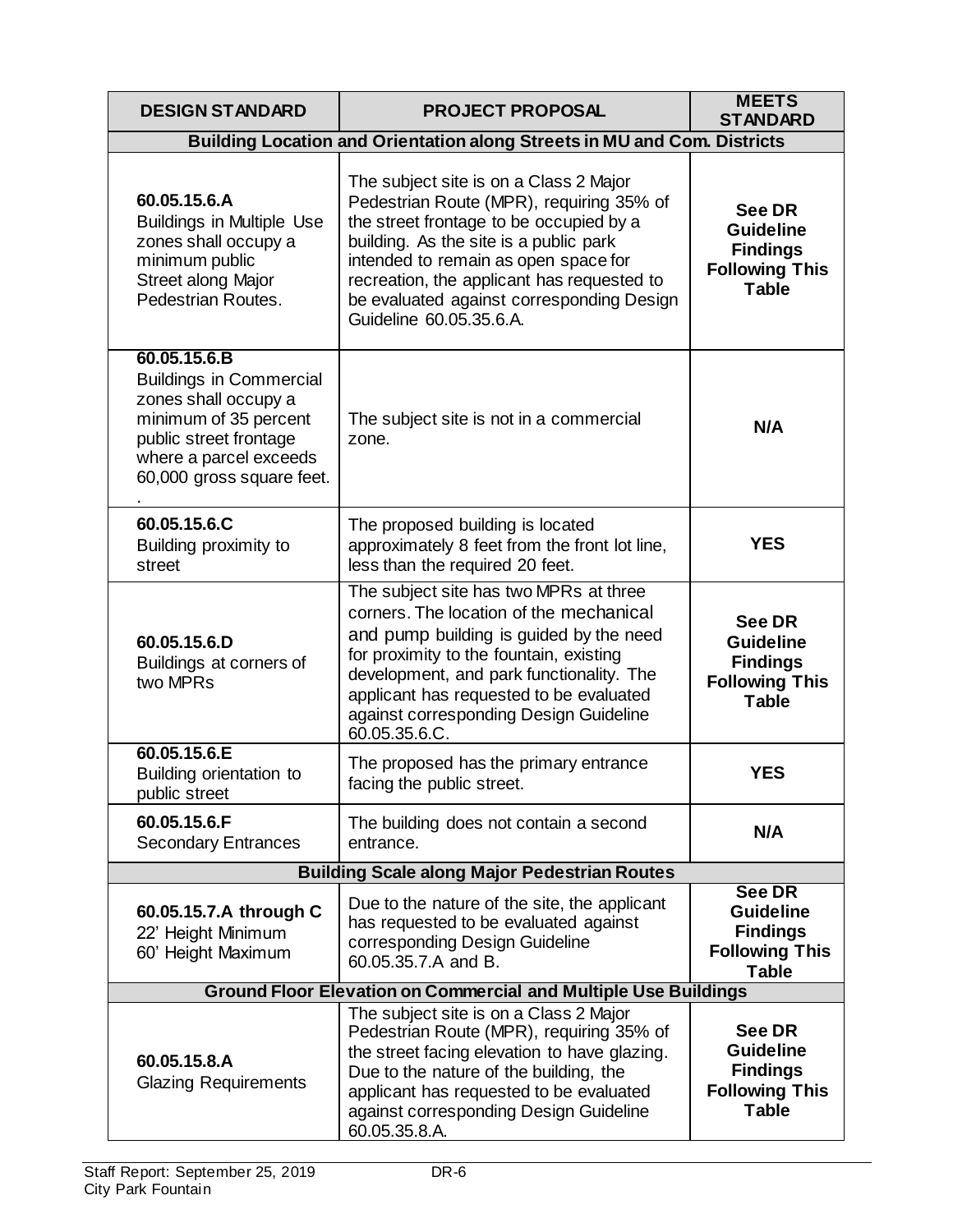| <b>DESIGN STANDARD</b>                 | <b>PROJECT PROPOSAL</b>                                                                                                                                                                                                                  | <b>MEETS</b><br><b>STANDARD</b> |  |
|----------------------------------------|------------------------------------------------------------------------------------------------------------------------------------------------------------------------------------------------------------------------------------------|---------------------------------|--|
| 60.05.15.8.B                           | The subject site is on a Class 2 Major<br>Pedestrian Route (MPR), requiring 35% of<br>the street facing elevation to have weather<br>projection. The entirety of the street facing<br>elevation has overhangs for weather<br>protection. | <b>YES</b>                      |  |
| <b>Compact Detached Housing Design</b> |                                                                                                                                                                                                                                          |                                 |  |
| 60.05.15.9.A-K                         | Compact Detached Housing is not<br>proposed.                                                                                                                                                                                             | N/A                             |  |

# **Section 60.05.20 Circulation and Parking Design**

| <b>DESIGN STANDARD</b>                                                                | <b>PROJECT</b><br><b>PROPOSAL</b>                                                                                                                                                                                                                                                     | <b>MEETS</b><br><b>STANDARD</b> |  |  |
|---------------------------------------------------------------------------------------|---------------------------------------------------------------------------------------------------------------------------------------------------------------------------------------------------------------------------------------------------------------------------------------|---------------------------------|--|--|
|                                                                                       | <b>Connections to the public street system</b>                                                                                                                                                                                                                                        |                                 |  |  |
| 60.05.20.1<br>Connect on-site<br>circulation to existing and<br>planned street system | The existing park is well connected for<br>pedestrians, cyclists, and motor vehicles.<br>The mechanical and pump building will be<br>accessed by pedestrians only, and is<br>connected to the public street system with a<br>7.5' wide pathway.                                       | <b>YES</b>                      |  |  |
|                                                                                       | Loading Areas, solid waste facilities and similar improvements                                                                                                                                                                                                                        |                                 |  |  |
| 60.05.20.2.A-E<br>Screen from public view                                             | No outdoor service areas, storage areas,<br>waste storage, disposal facilities, recycling<br>containers, utility vaults, or similar uses are<br>proposed with this project.                                                                                                           | N/A                             |  |  |
|                                                                                       | <b>Pedestrian Circulation</b>                                                                                                                                                                                                                                                         |                                 |  |  |
| 60.05.20.3.A<br>Link to adjacent facilities                                           | Pedestrian circulation is provided to the<br>existing sidewalk system along all street<br>frontages through pedestrian paths<br>throughout the development. A 7.5' wide<br>pathway is proposed to connect the<br>mechanical and pump building to the public<br>transportation system. | <b>YES</b>                      |  |  |
| 60.05.20.3.B<br>Direct walkway connection                                             | A 7.5' wide pathway is proposed to connect<br>the mechanical and pump building to the<br>public transportation system.                                                                                                                                                                | <b>YES</b>                      |  |  |
| 60.05.20.3.C<br>Walkways every 300'                                                   | A 7.5' wide pathway is proposed to connect<br>the mechanical and pump building to the<br>public transportation system. Several<br>existing pathways provide pedestrian<br>access into the park.                                                                                       | <b>YES</b>                      |  |  |
| $60.05.20.3.D - E$<br>Physical separation                                             | The proposed pathway to the mechanical<br>and pump building does not cross through<br>vehicle parking.                                                                                                                                                                                | N/A                             |  |  |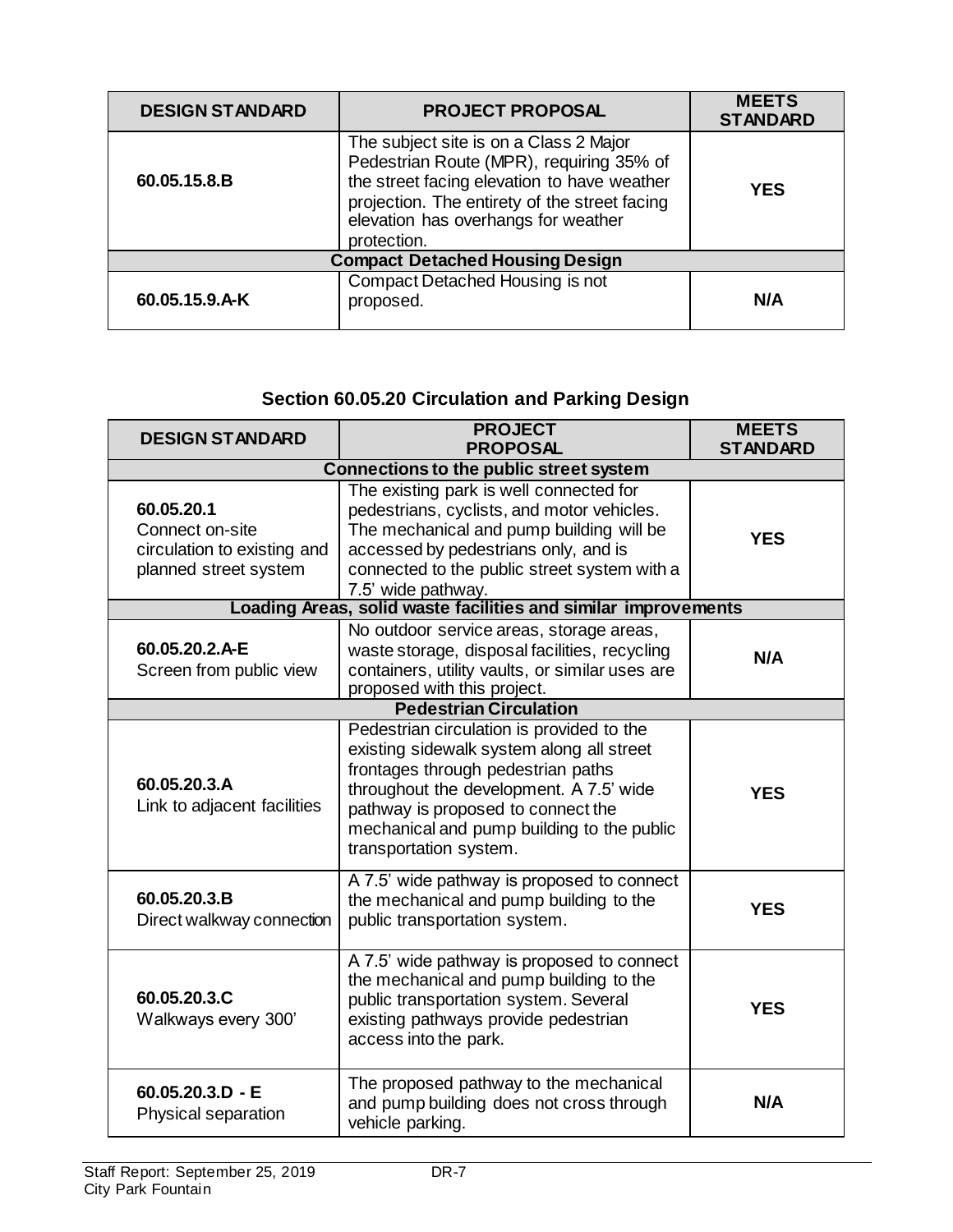| <b>DESIGN STANDARD</b>                                                                                                                                          | <b>PROJECT</b><br><b>PROPOSAL</b>                                                                                                                                                                                                                     | <b>MEETS</b><br><b>STANDARD</b> |  |
|-----------------------------------------------------------------------------------------------------------------------------------------------------------------|-------------------------------------------------------------------------------------------------------------------------------------------------------------------------------------------------------------------------------------------------------|---------------------------------|--|
| 60.05.20.3.F<br>5' minimum width                                                                                                                                | A 7.5' wide pathway is proposed to connect<br>the mechanical and pump building to the<br>public transportation system. Several<br>existing pathways provide pedestrian<br>access into the park.                                                       | <b>YES</b>                      |  |
|                                                                                                                                                                 | <b>Street Frontages and Parking Areas</b>                                                                                                                                                                                                             |                                 |  |
| 60.05.20.4.A<br>Perimeter Landscaping                                                                                                                           | No surface parking lots are proposed.                                                                                                                                                                                                                 | N/A                             |  |
|                                                                                                                                                                 | <b>Parking and Landscaping</b>                                                                                                                                                                                                                        |                                 |  |
| 60.05.20.5.A-D<br>1 Landscape island per<br>10 spaces                                                                                                           | No surface parking lots are proposed.                                                                                                                                                                                                                 | N/A                             |  |
|                                                                                                                                                                 | <b>Off-Street Parking Frontages in Multiple-Use Districts</b>                                                                                                                                                                                         |                                 |  |
| 60.05.20.6.A1-3<br>50% Max on Class 1<br><b>MPR</b><br>65% Max on Class 2<br><b>MPR</b><br>50% Max for detached<br>residential projects along<br>any street     | No surface parking lots are proposed.                                                                                                                                                                                                                 | N/A                             |  |
|                                                                                                                                                                 | Sidewalks Along Streets and Primary Building Elevations in Multiple-Use and<br><b>Commercial Districts</b>                                                                                                                                            |                                 |  |
| 60.05.20.7.A<br>Required sidewalk widths                                                                                                                        | Sidewalks currently exist along the<br>perimeter of the park.                                                                                                                                                                                         | <b>YES</b>                      |  |
| 60.05.20.7.B<br>Internal pathway widths                                                                                                                         | A 7.5' wide pathway is proposed to connect<br>the mechanical and pump building to the<br>public sidewalk. Due to the nature of the<br>building, the applicant has requested to be<br>evaluated against corresponding Design<br>Guideline 60.05.40.7.B | <b>Yes</b>                      |  |
| 60.05.20.7.C<br><b>Common Greens</b>                                                                                                                            | Proposal does not include common greens<br>or shared courts.                                                                                                                                                                                          | N/A                             |  |
| Connect on-site buildings, parking, and other improvements with identifiable streets<br>and drive aisles in Residential, Multiple-Use, and Commercial Districts |                                                                                                                                                                                                                                                       |                                 |  |
| $60.05.20.8.A - B$<br>Drive aisles to be designed<br>as public streets, if<br>applicable                                                                        | No parking lots are proposed                                                                                                                                                                                                                          | N/A                             |  |
| <b>Ground Floor uses in parking structures</b>                                                                                                                  |                                                                                                                                                                                                                                                       |                                 |  |
| 60.05.20.9<br><b>Parking Structures</b>                                                                                                                         | No parking structures are proposed.                                                                                                                                                                                                                   | N/A                             |  |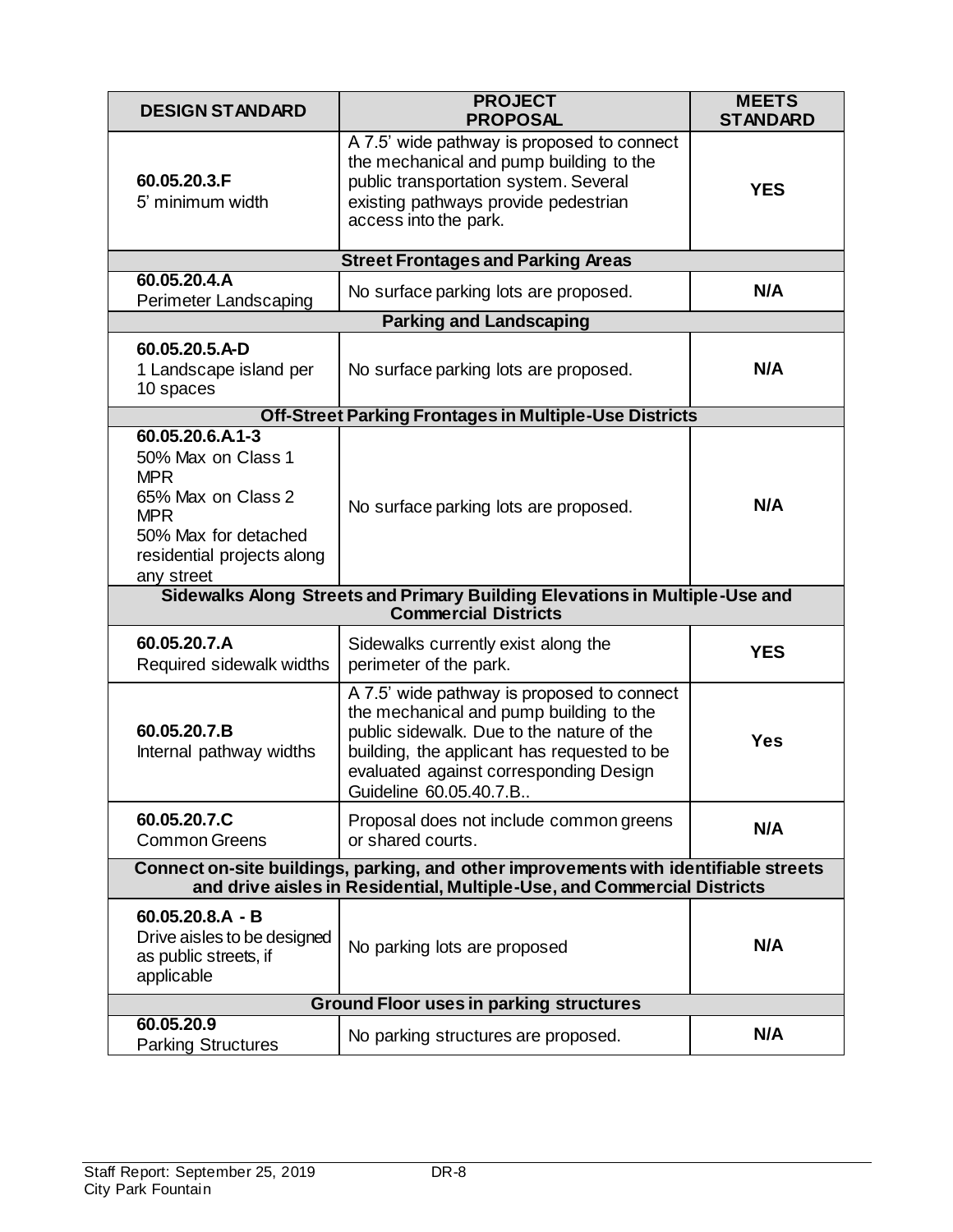# **Section 60.05.25 Landscape, Open Space, and Natural Areas Design Standards**

| <b>DESIGN STANDARD</b>                                                                                           | <b>PROJECT</b><br><b>PROPOSAL</b>                                                                                                                                                                                                                                                                                                                                                                                           | <b>MEETS</b><br><b>STANDARD</b>                                                        |  |  |
|------------------------------------------------------------------------------------------------------------------|-----------------------------------------------------------------------------------------------------------------------------------------------------------------------------------------------------------------------------------------------------------------------------------------------------------------------------------------------------------------------------------------------------------------------------|----------------------------------------------------------------------------------------|--|--|
| <b>Minimum Landscaping</b>                                                                                       |                                                                                                                                                                                                                                                                                                                                                                                                                             |                                                                                        |  |  |
| 60.05.25.1-4<br>Minimum Landscape<br>Area for Residential<br>Development                                         | The proposal is not residential in nature.                                                                                                                                                                                                                                                                                                                                                                                  | N/A                                                                                    |  |  |
| 60.05.25.5 A-C<br>Minimum Landscape<br>Area for Non-Residential<br>Development                                   | The subject site is full landscaped public<br>park.                                                                                                                                                                                                                                                                                                                                                                         | <b>Yes</b>                                                                             |  |  |
| 60.05.25.6<br><b>Common Greens</b>                                                                               | No common greens are proposed.                                                                                                                                                                                                                                                                                                                                                                                              | N/A                                                                                    |  |  |
| 60.05.25.7<br><b>Shared Courts</b>                                                                               | No shared courts are proposed.                                                                                                                                                                                                                                                                                                                                                                                              | N/A                                                                                    |  |  |
|                                                                                                                  | <b>Retaining Walls</b>                                                                                                                                                                                                                                                                                                                                                                                                      |                                                                                        |  |  |
| 60.05.25.8<br><b>Retaining Walls</b>                                                                             | No retaining walls are proposed.                                                                                                                                                                                                                                                                                                                                                                                            | N/A                                                                                    |  |  |
| <b>Fences and Walls</b>                                                                                          |                                                                                                                                                                                                                                                                                                                                                                                                                             |                                                                                        |  |  |
| 60.05.25.9.A through E<br><b>Materials</b>                                                                       | No fences or walls are proposed.                                                                                                                                                                                                                                                                                                                                                                                            | N/A                                                                                    |  |  |
| <b>Minimize Significant Changes To Existing On-Site Surface Contours</b><br><b>At Residential Property Lines</b> |                                                                                                                                                                                                                                                                                                                                                                                                                             |                                                                                        |  |  |
| 60.05.25.10<br>Minimize grade changes                                                                            | No grading is proposed.                                                                                                                                                                                                                                                                                                                                                                                                     | N/A                                                                                    |  |  |
| Integrate water quality, quantity, or both facilities                                                            |                                                                                                                                                                                                                                                                                                                                                                                                                             |                                                                                        |  |  |
| 60.05.25.11<br>Location of facilities                                                                            | The onsite storm water facility is located<br>south of the building, and does not have<br>slope greater than 2:1                                                                                                                                                                                                                                                                                                            | <b>YES</b>                                                                             |  |  |
| <b>Natural Areas</b>                                                                                             |                                                                                                                                                                                                                                                                                                                                                                                                                             |                                                                                        |  |  |
| 60.05.25.12<br>No encroachment into<br>buffer areas.                                                             | A Significant Tree Grove is on the western<br>position of the site. The mechanical and<br>pump building is sited in an area outside of<br>the root zones of the Significant Trees. The<br>displaced swing set will be located within<br>the Significant Grove, potentially impacting<br>root zones of three trees. The applicant has<br>requested to be evaluated against<br>corresponding Design Guideline<br>60.05.45.10. | See DR<br><b>Guideline</b><br><b>Findings</b><br><b>Following This</b><br><b>Table</b> |  |  |
| <b>Landscape Buffering Requirements</b>                                                                          |                                                                                                                                                                                                                                                                                                                                                                                                                             |                                                                                        |  |  |
| 60.05.25.13<br>Landscape buffering<br>between contrasting<br>zoning districts                                    | The subject site is zoned RC-OT, as are<br>properties to the east, west, and north. No<br>landscape buffers are required. R1<br>Residential. A five-foot B2 buffer would be<br>required at the property line adjacent to a<br>street. However, Section 60.05.25.13 states                                                                                                                                                   | <b>YES</b>                                                                             |  |  |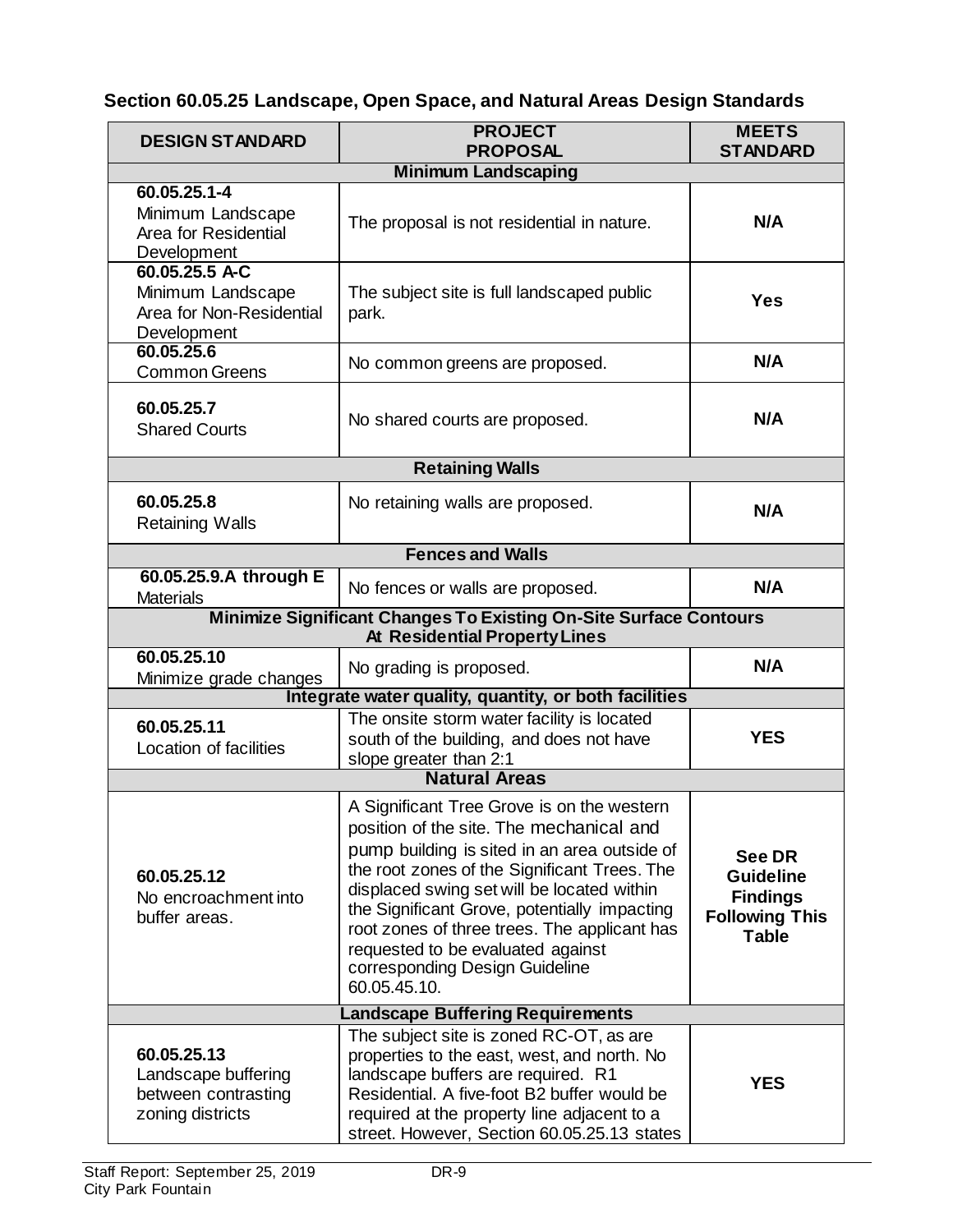| <b>DESIGN STANDARD</b> | <b>PROJECT</b><br><b>PROPOSAL</b>                                                                                                                                                                                                                                                                                                                                                                                                            | <b>MEETS</b><br><b>STANDARD</b> |
|------------------------|----------------------------------------------------------------------------------------------------------------------------------------------------------------------------------------------------------------------------------------------------------------------------------------------------------------------------------------------------------------------------------------------------------------------------------------------|---------------------------------|
|                        | that, "Where a yard setback width is less<br>than a landscape buffer width, the yard<br>setback width applies to the specified buffer<br>designation (B1, B2, or B3 as appropriate)"<br>and that "A landscape buffer width cannot<br>exceed a minimum yard setback<br>dimension." There are no minimum front,<br>side or rear setback requirements within the<br>RC-OT zoning district, therefore the<br>landscape buffers are not required. |                                 |

# **Section 60.05.30 Lighting Design Standards**

| <b>DESIGN STANDARD</b>                                                                      | <b>PROJECT</b><br><b>PROPOSAL</b>                                                                                                                                                                  | <b>MEETS</b><br><b>STANDARD</b> |  |
|---------------------------------------------------------------------------------------------|----------------------------------------------------------------------------------------------------------------------------------------------------------------------------------------------------|---------------------------------|--|
| Adequate on-site lighting and minimize glare on adjoining properties                        |                                                                                                                                                                                                    |                                 |  |
| 60.05.30.1.A<br>Lighting complies with<br>the City's Technical<br><b>Lighting Standards</b> | The applicant provides a lighting plan with<br>photometric details. On-site lighting meets<br>the minimum lighting requirements for the<br>pedestrian walkway leading to the proposed<br>building. | <b>YES</b>                      |  |
| 60.05.30.1.B<br>Lighting provided for<br>vehicle and pedestrian<br>circulation              | No vehicular circulation areas are<br>proposed. The pedestrian walkway to the<br>proposed building are illuminated with<br>recessed lights.                                                        | <b>YES</b>                      |  |
| 60.05.30.1.C<br><b>Lighting of Ped Plazas</b>                                               | No pedestrian plazas are proposed.                                                                                                                                                                 | N/A                             |  |
| 60.05.30.1.D<br>Lighting of building<br>entrances                                           | The applicant's lighting plan shows lighting<br>at building entrances.                                                                                                                             | <b>YES</b>                      |  |
| 60.05.30.1.E<br>Canopy lighting<br>recessed                                                 | Canopy lighting is proposed to be recessed.                                                                                                                                                        | <b>YES</b>                      |  |
| Pedestrian-scale on-site lighting                                                           |                                                                                                                                                                                                    |                                 |  |
| 60.05.30.2.A<br>Pedestrian Lighting                                                         | The applicant's plans do not show the use<br>of pole mounted luminaires for pedestrian<br>lighting.                                                                                                | N/A                             |  |
| 60.05.30.2.B<br>Non-Pole Mounted<br>Lighting                                                | The applicant's plans show that wall-<br>mounted lighting does not exceed 20 feet<br>above finished grade.                                                                                         | <b>YES</b>                      |  |
| 60.05.30.2.C<br><b>Lighted Bollards</b>                                                     | Lighted bollards are not proposed.                                                                                                                                                                 | N/A                             |  |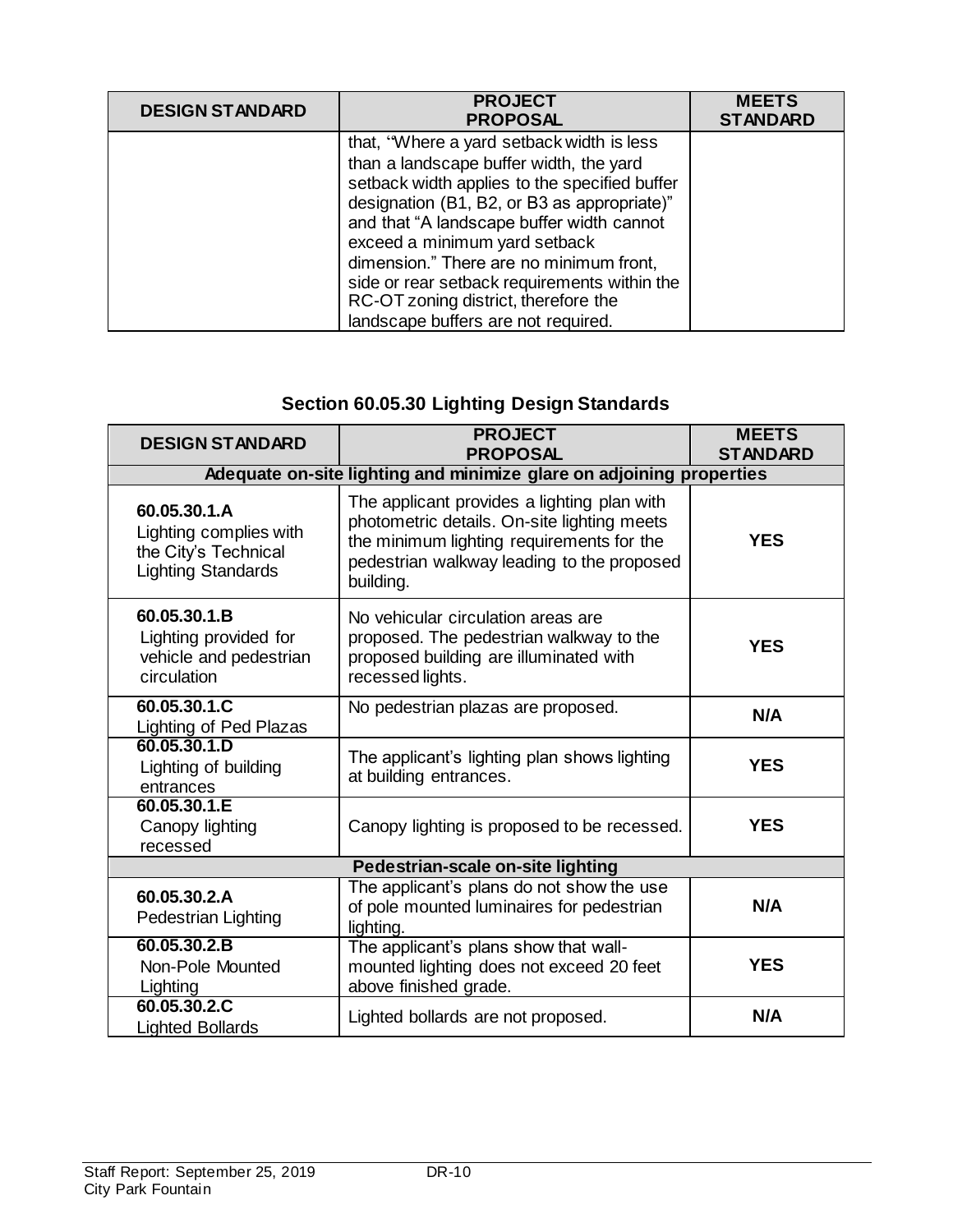# **DESIGN REVIEW GUIDELINES ANALYSIS**

In the following analysis, staff have only identified the Design Guidelines which are relevant to the subject development proposal. Non-relevant Guidelines have been omitted.

**60.05.35** *Building Design and Orientation Guidelines. Unless otherwise noted, all guidelines apply in all zoning districts.*

# *1. Building Elevation Design Through Articulation and Variety*

*B. Building elevations should be varied and articulated to provide visual interest to pedestrians. Within larger projects, variations in architectural elements such as: building elevations, roof levels, architectural features, and exterior finishes should be provided. (Standards 60.05.15.1.A and B)*

The applicant states that the exterior materials include brick, metal panel, and clerestory glazing. The design proposes nineteen percent glazing on the south elevation. The standing seam metal roof extends out 4' to create a covered area and house the entrance. The steel channel detail along the roof edge articulates the perimeter of the building as well as conceals the gutters. Downspouts centered on the two brick piers at the south elevation connect to planter beds.

Staff observes that the function of the building is for the housing of equipment and materials to service the park fountain. The clerestory windows provide transparency where possible, where the combination of brick and metal provide change in material and depth for articulation across the 30-foot wide south elevation.

Staff finds that sufficient articulation and variety are provided.

# **Therefore, staff finds that the Guideline is met.**

# *2. Roof Forms*

*B. Flat roofs should include distinctive cornice treatments. (Standard 60.05.15.2.C)*

The roof line is articulated with a cornice on all four sides of the building, made up of a painted steel channel that provides depth and shadow for visual interest

Staff finds that a distinctive cornice treatment is provided.

# **Therefore, staff finds that the Guideline is met.**

# *6. Building location and orientation in Commercial and Multiple Use zones.*

*A. Buildings should be oriented toward and located within close proximity to public streets and public street intersections. The overall impression should be that architecture is the predominant design element over parking areas and landscaping. Property size, shape and topographical conditions should also be considered, together with existing and proposed uses of the building and site, when determining the appropriate location*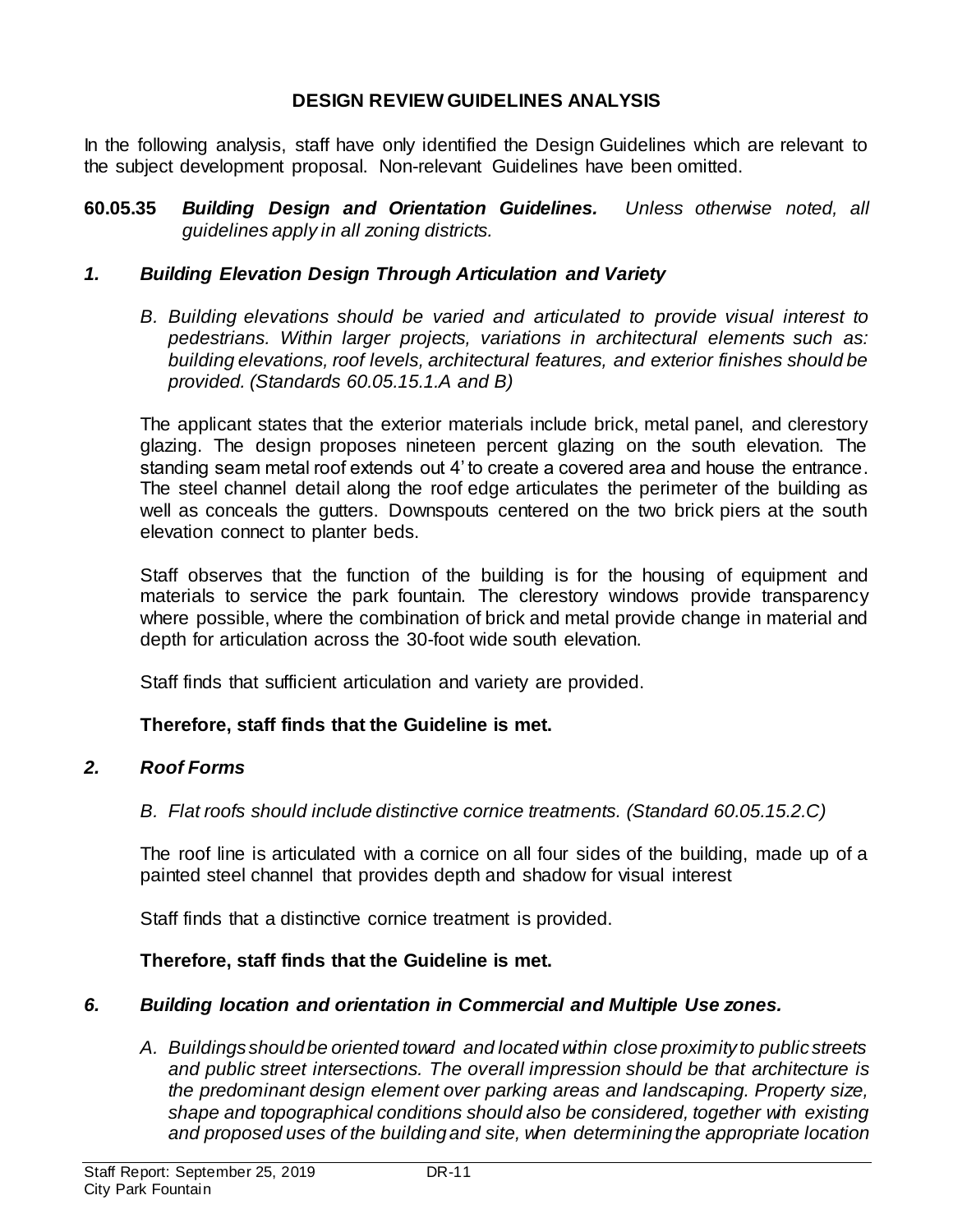# *and orientation of buildings. (Standards 60.05.15.6.A and B)*

The building is located less than eight feet from the property line. The scale and design of the mechanical and pump building is intended to be unobtrusive, in order limit the view and programmatic impacts on the public park. The buildings primary entrance faces the public street.

Staff finds that the location of the building proposedly considers the use of the building and site.

## **Therefore, staff finds that the Guideline is met.**

*D. On Class 1 Major Pedestrian Routes, building entrances should be oriented to streets, or have reasonably direct pedestrian connections to streets and pedestrian and transit facilities. (Standards 60.05.15.6.C and D)*

The building is located less than eight feet from the property line, and the buildings primary entrance faces the public street.

Staff finds the building entrance is sufficiently oriented towards the street.

# **Therefore, staff finds that the Guideline is met.**

# *7. Building scale along Major Pedestrian Routes.*

- *A. Architecture helps define the character and quality of a street. Along Major Pedestrian Routes, low height, single story buildings located at the right-of-way edge are discouraged except where detached single family dwellings are permitted. (Standards 60.05.15.7.A and B)*
- *B. Building heights at or near the street should help form a sense of enclosure, but should not create an undifferentiated high wall out of scale with pedestrians. Building heights at the street edge should be no higher than sixty (60) feet without the upper portions of the building being set back from the vertical building line of the lower building stories. (Standard 60.05.15.7.A)*

The applicant proposes a one-story (12.5 foot tall) mechanical and pump building that services the park fountain. The building was designed to be as unobtrusive as possible, in order to limit the impacts to the otherwise fully open public park.

Staff finds that height of the building is an appropriate scale given the use and design of the property, and is consistent with the character of the rest of the park's street frontage.

# **Therefore, staff finds that the Guideline is met.**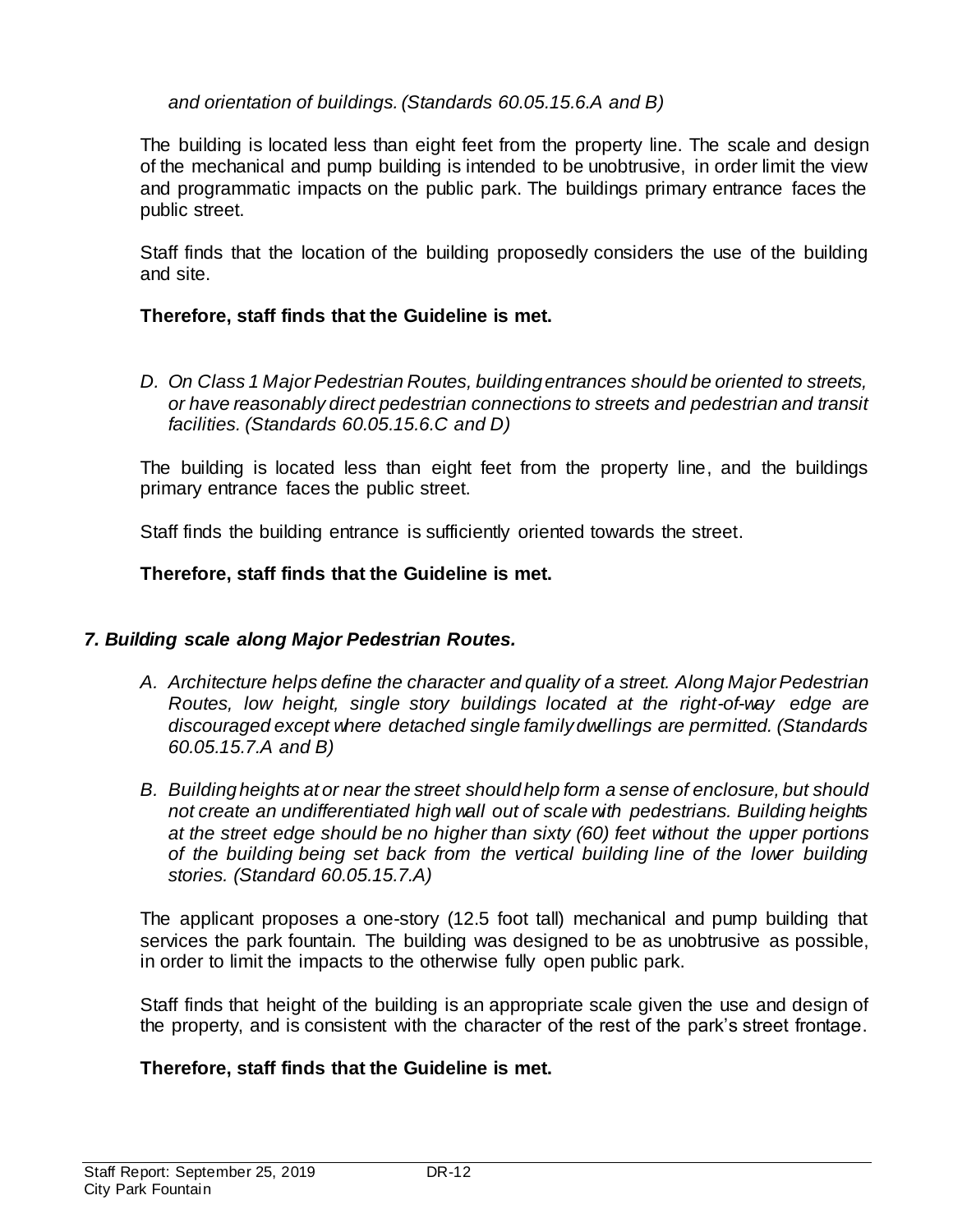## *8. Ground floor elevations on commercial and multiple use buildings.*

*A. Excluding residential only development, ground floor building elevations should be pedestrian oriented and treated with windows, display areas or glass doorway openings to the extent possible and where appropriate to the design and use of the building. This guideline particularly applies to ground floor building elevations situated along Major Pedestrian Routes. (Standard 60.05.15.8.A)* 

The proposed mechanical and pump building is not intended for public use, rather for the maintenance of the park fountain, as well as storage of needed materials related to fountain maintenance. The building design does incorporate clerestory windows to provide as a much glazing as reasonably possible, given the function and purpose of the building.

Staff finds that, given the use of the building, sufficient ground floor glazing has been provided.

## **Therefore, staff finds that the Guideline is met.**

**60.05.45. Landscape, Open Space and Natural Areas Design Guidelines.** Unless otherwise noted, all guidelines apply in all zoning districts.

*10. Natural Areas.* Natural features that are indigenous to a development site, such as streams, wetlands, and mature trees should be preserved, enhanced and integrated when reasonably possible into the development plan. (Standard 60.05.25.12)

The subject site contains Significant Grove G53 on the western portion of the site. The proposed mechanical and pump building and related improvements are located outside of any Significant Grove tree root zone. However, the mechanical and pump building is proposed to displace an existing swing set, which is proposed to be located with the significant grove. The new swing set, including the concrete path leading to the swing set, is expected to impact the root zones of three Significant Grove trees. The City Arborist, Jered Lane, has provided a memo, dated March 11, 2019, detailing rules for minimizing impacts to trees. Staff recommends including these tree protection rules as a condition of approval.

Staff finds that the natural features are being preserved and integrated into the proposed plan.

**Therefore, the Committee finds that by meeting the conditions of approval, the proposal meets the criterion.** 

#### **Recommendation**

Based on the facts and findings presented, staff recommend **APPROVAL** of **DR2019-0041 (City Park Fountain),** subject to the applicable conditions identified in Attachment C.